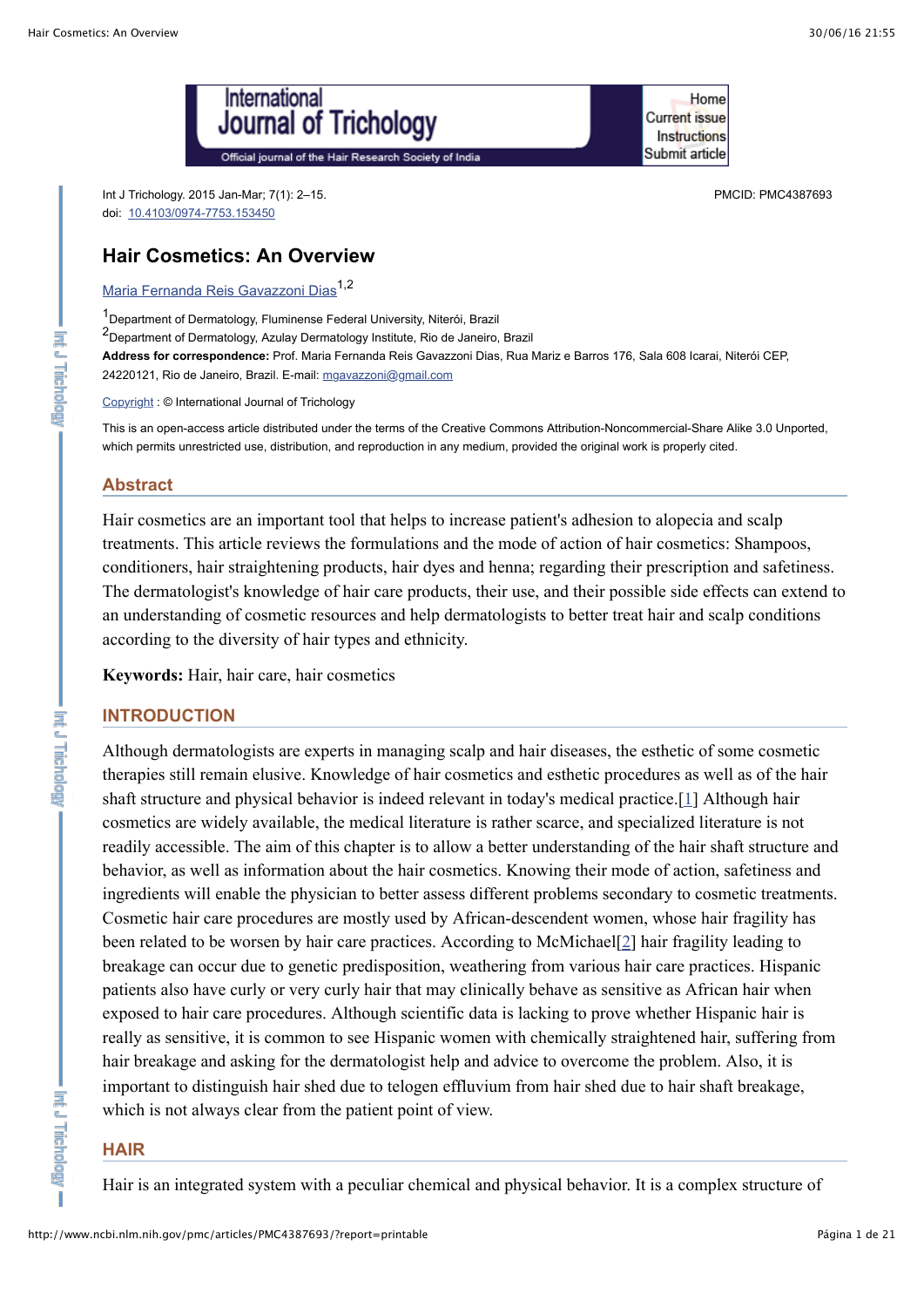several morphological components that act as a unit. The hair shaft of mammals is divided into three main regions: Cuticle, cortex and medulla. The medulla is present in corser hair like grey hair, thick hair and beard hair, and it is absent in fine hair of children. There is more medulla in the coarser hair of Asians than Caucasians. The medulla may be involved in the splitting of hairs since it provides an area of weakness as a pathway for the propagation of cracks along the axis of the fiber. $[3,4]$  $[3,4]$  $[3,4]$ 

The cuticle is a chemically resistant region and consists of flap overlapping scales (keratinocytes) like shingles on the roof. The shape and orientation of the cuticle cells are responsible for the differential friction effect in hair. The cuticle is generally formed by 6–8 scales thick for Asians, slightly less in Caucasians and even less in African hair. A thinner cuticle layer makes African hair more prone to breakage. Each cuticle cell contains a thin proteinaceous membrane, the epicuticle, covered with a lipid layer that includes the 18-methyl eicosanoic acid (18-MEA) and free lipids. Beneath the cuticle cells membranes there are three layers, all containing heavily cross-linked protein, mostly cystine, the A-layer, the exocuticle or B-layer and the endocuticle. The first one contains the higher amount of cystine, and the third one contains the lowest. The 18-MEA is responsible for the hydrophobicity of the hair and its removal by alkaline chemical cosmetics procedures may damage hair by increasing hydrophilia.[\[5\]](http://www.ncbi.nlm.nih.gov/pmc/articles/PMC4387693/?report=printable#ref5)

The cell membrane complex (CMC) is intercellular matter. CMC consists of cell membranes and adhesive material (cement) binding the cell membranes between two cuticle cells, two cortical cells and cuticlecortex cells. The most important layer of the CMC is called the beta-layer, and it is considered to be the intercellular cement and it is sandwiched by other layers from each cell. The CMC and the endocuticle are very vulnerable regions to the chemical treatments such as bleaching, dyeing and hair straightening/perm procedures. Also, the everyday grooming and shampooing friction may disrupt the CMC. $[3,4,5]$  $[3,4,5]$  $[3,4,5]$  $[3,4,5]$ 

CMC fractures may be seen before the hair fiber is ruptured. The exposure to repeated rough washing, unprotected drying, friction actions, sunlight and alkaline chemical treatments lead to a decrease in the lipid content of the cell surface changing it from the state of hydrophobicity to a more hydrophilic, negatively charged surface. $[3,4,5,6]$  $[3,4,5,6]$  $[3,4,5,6]$  $[3,4,5,6]$  $[3,4,5,6]$ 

The cortex constitutes the major part of the mass of the human hair, and it is formed by elongated, fusiform cells connected by a CMC and contains protein and melanin granules. The cortex cell also contains spindle-shaped fibrous structures called macrofibrils, each one consists of microfibrils that are highly organized fibrilar units and matrix. The matrix is formed by crystalline protein of high cystine content. The macrofibrils are arranged in a spiral formation. Inside the microfibrils there are subfilamentous units called protofilaments, each contains short sections of alpha-helical proteins in coiled coil formation polypeptide chains of proteins. The alpha-helix is held coiled by chemical forces such as: Ionic forces, hidrogene bonds, Van de Waal forces and disulfide bonds. Hair straightening process consists on breaking the forces that hold the coil, allowing it to be stretched. If the rupture of the chemical bonds is followed by curling the hair, it is called "perm," meaning permanent curling. The process of reduction the hair involves hair swelling and very alkaline substances such as sodium or lithium hydroxide, guanidine, ammonium thioglicolate, pH higher than 9.0. All this can produce splits or cracks to the endocuticle and the CMC, but the major damage to hair after using hair reducing products is indeed due to misuse of the products and lack of care during combing hair in the reduced state.[\[4](http://www.ncbi.nlm.nih.gov/pmc/articles/PMC4387693/?report=printable#ref4)[,5](http://www.ncbi.nlm.nih.gov/pmc/articles/PMC4387693/?report=printable#ref5)[,6](http://www.ncbi.nlm.nih.gov/pmc/articles/PMC4387693/?report=printable#ref6)[,7](http://www.ncbi.nlm.nih.gov/pmc/articles/PMC4387693/?report=printable#ref7)] Hair damage caused by the use of chemical procedures can be minimized, avoided or repaired by the correct use of hair care products. Hair cosmetics may enhance hair hydrophobicity, strengthen the cuticle and minimize electrical charges and friction forces. $[2,5,6,8]$  $[2,5,6,8]$  $[2,5,6,8]$  $[2,5,6,8]$  $[2,5,6,8]$ 

## **HAIR DAMAGE**

The hydrophobicity of the hair is possible thanks to the 18-MEA lipid layer. Removal of this covalently

**Refugerable Man** 

T

**Lite J Trichadge**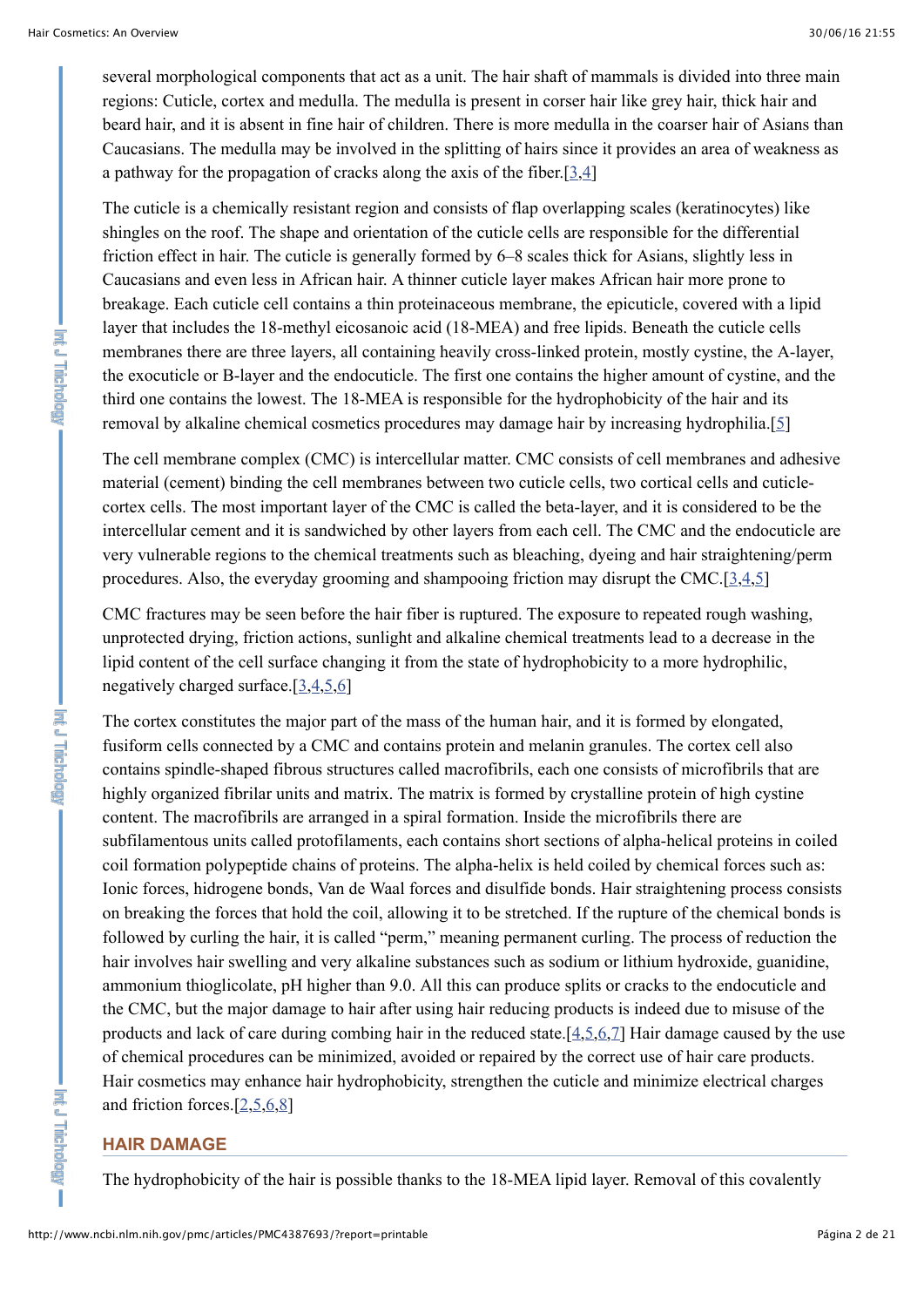linked fatty acid renders the fiber hydrophilic. When wet, virgin hair can be stretched by 30% of their original length without damage; however, irreversible changes occur when hair is stretched between 30% and 70%. Stretching to 80% causes fracture.[\[4](http://www.ncbi.nlm.nih.gov/pmc/articles/PMC4387693/?report=printable#ref4)] Hair is porous and damaged hair is intensely so. Water absorption causes the hair shaft swelling. Excessive or repeated chemical treatment, grooming habits, and environmental exposure produce changes in hair texture and if extreme can result in hair breakage. These changes can be seen microscopically as "weathering" of the hair shaft and contribute to tangling, and frizzing. Weathering is the progressive degeneration from the root to the tip of the hair. Normal weathering is due to daily grooming practices. When the hair is extremely weathered and chemically treated, there may be scaling of the cuticle layers, removal of the 18-MEA and cuticle crack. If the cuticle is removed, the exposure of the cortex and further cortex damage may lead to hair fiber fracture. The use of hair cosmetics may restore hair cuticle damage and prevent hair breakage by reducing friction and water pick  $up.[2,4,5,8,9]$  $up.[2,4,5,8,9]$  $up.[2,4,5,8,9]$  $up.[2,4,5,8,9]$  $up.[2,4,5,8,9]$  $up.[2,4,5,8,9]$ 

# **SHAMPOOS**

Shampoos are not only scalp cleaners, but indubitably act as preventing the hair shaft damage. Many scalp diseases are also treated by active ingredients that are added to the shampoo's formulations. It is desirable that whatever may the disease or condition be (dermatitis, seborrhea, alopecia, psoriasis), the hair strands are kept aesthetically presentable, preserving its softness, combability and shine while treating the scalp.  $[10,11,12,13,14,15]$  $[10,11,12,13,14,15]$  $[10,11,12,13,14,15]$  $[10,11,12,13,14,15]$  $[10,11,12,13,14,15]$  $[10,11,12,13,14,15]$  $[10,11,12,13,14,15]$ 

Shampoos are typically composed of 10–30 ingredients although products with as few as four ingredients are available. The products are grouped into: (1) Cleansing agents; (2) additives that contribute to the stability and comfort of the product; (3) conditioning agents, intended to impart softness and gloss, to reduce flyaway and to enhance disentangling facility, and (4) special care ingredients, designated to treat specific problems, such as dandruff and greasy hair. $[11,12,13]$  $[11,12,13]$  $[11,12,13]$  $[11,12,13]$ 

Conditions that are mostly affected by the use of aggressive shampoos are: Difficulty in untangling the strands, and the frizz effect. Attrition, the main cause of frizz, can be minimized by adequate formulation of cleaning products. On the other hand, if the shampoo formulas do not present the adequate composition, fiber attrition is aggravated. $[10,16]$  $[10,16]$  $[10,16]$ 

Although considered as safe products, shampoos can cause contact dermatitis. Common allergens in shampoos are: Cocamidopropyl betaine, methylchloroisothiazolinone, formaldehyde-releasing preservatives, propylene glycol, Vitamin E (tocopherol), parabens and benzophenones. $[14,15]$  $[14,15]$  $[14,15]$ 

## **SURFACTANTS**

Surfactants are cleaning agents that substituted soap [\[Table 1\]](http://www.ncbi.nlm.nih.gov/pmc/articles/PMC4387693/table/T1/). They act through the weakening of the physicochemical adherence forces that bind impurities and residues to the hair. Surfactants dissolve these impurities, preventing them from binding to the shaft or the scalp. The cleansing ability of a shampoo depends on how well it removes grease as well as the type and amount of surfactants used. $[5,10]$  $[5,10]$ 

Residues are nonsoluble fats (sebum) that do not dissolve with water. In order to be removed from the hair shaft, surfactants present a hydrophobic molecular portion, and another hydrophilic. The former will chemically bond with the fat, while the latter will bond with the water. The surfactants are generally composed of a chain of fatty hydrocarbons (tail) and a polar head. The polar extremity is capable of giving this portion of the molecule hydrophilic traits that allow it to dissolve in water and wash away the residues. The surfactants in contact with the water attain the structural formation of a micelle. Their structure becomes spherical with a hydrophilic exterior, which can be rinsed with water, and a hydrophobic interior where the fats and residues are binded. When enough shampoo molecules have embedded their

**Fit J Trichology** 

**Early Highlight**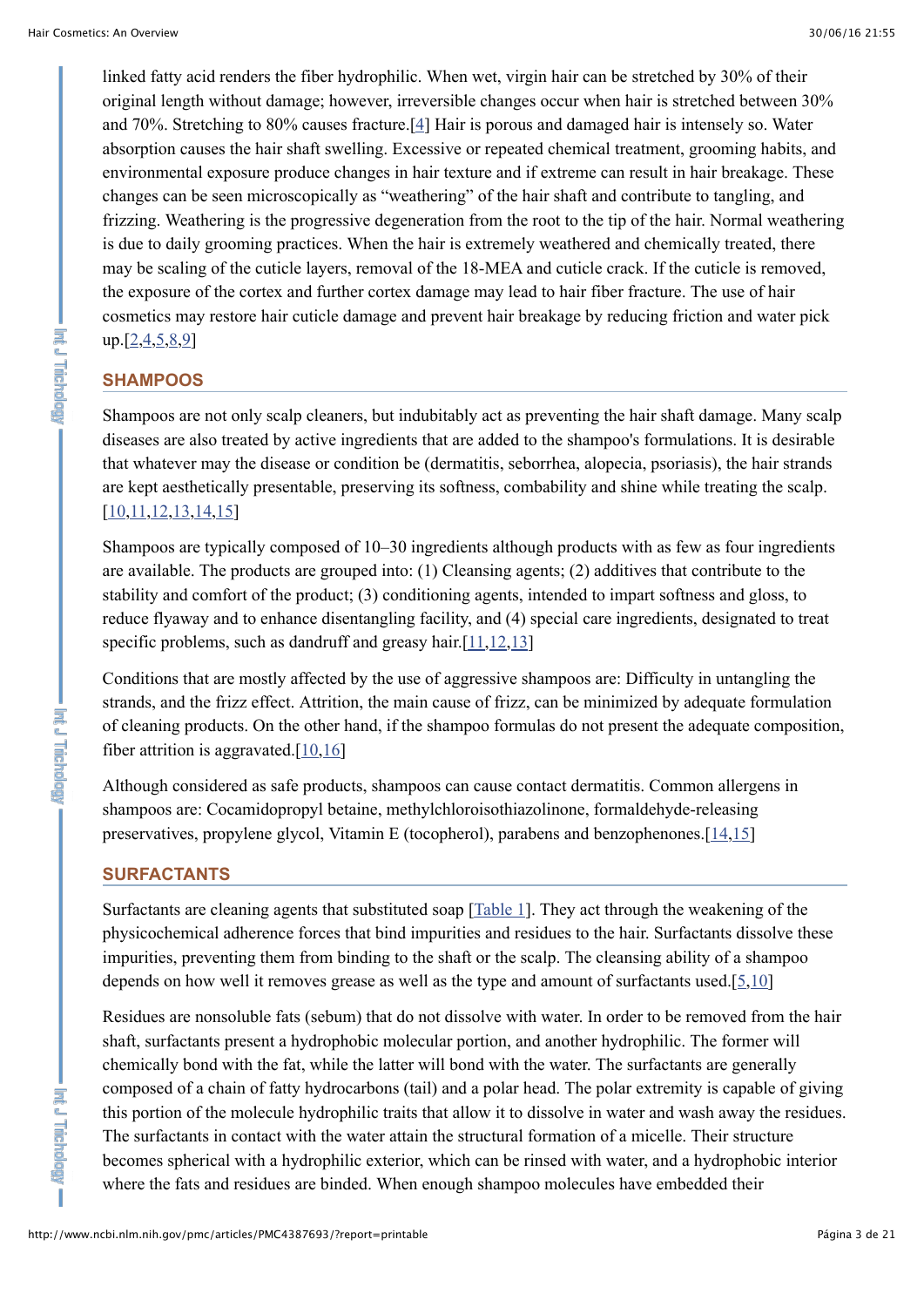hydrocarbon ends in the particle, the surrounding water molecules attract the ionic ends of the surfactant. The particle then becomes emulsified, or suspended in water. In this form, it can be rinsed away. [\[4](http://www.ncbi.nlm.nih.gov/pmc/articles/PMC4387693/?report=printable#ref4)[,5](http://www.ncbi.nlm.nih.gov/pmc/articles/PMC4387693/?report=printable#ref5)[,11](http://www.ncbi.nlm.nih.gov/pmc/articles/PMC4387693/?report=printable#ref11)[,12](http://www.ncbi.nlm.nih.gov/pmc/articles/PMC4387693/?report=printable#ref12)[,13](http://www.ncbi.nlm.nih.gov/pmc/articles/PMC4387693/?report=printable#ref13)] Depending upon the electric charge of the polar extremity, the surfactants are classified in four groups: Anionic, cationic, amphoteric and nonionic. The main cleansing agents are anionic. The soap, which is also an anionic detergent, in contact with water, leaves an alkaline residue that is very harmful to the hair and skin and that precipitates in the form of calcium salts which accumulate in the hair strands, leaving them opaque and tangled. Such effects do not happen with the new anionic surfactants that are derived from the sulfation of fatty acids and analogue polioxiethilenes (alquil sulfates, alquil ether sulfates) which are smooth cleansers and cosmetically superior. The current expression "sulfateless shampoo" refers to a preparation without the anionic surfactant. Theoretically the sulfatless shampoo creates a minimum electrical net, but there are no published analysis about effectiveness of these products regarding either cleansing power or hair shaft aggression.[\[11](http://www.ncbi.nlm.nih.gov/pmc/articles/PMC4387693/?report=printable#ref11)[,12](http://www.ncbi.nlm.nih.gov/pmc/articles/PMC4387693/?report=printable#ref12)[,14](http://www.ncbi.nlm.nih.gov/pmc/articles/PMC4387693/?report=printable#ref14)[,15](http://www.ncbi.nlm.nih.gov/pmc/articles/PMC4387693/?report=printable#ref15)[,16](http://www.ncbi.nlm.nih.gov/pmc/articles/PMC4387693/?report=printable#ref16)]

Cationic, amphoteric and nonionic surfactants are added to some shampoo formulas to reduce the static electricity generating effects caused by the anionic surfactants. Since they carry a positive charge, cationic surfactants bond quickly to the strands negatively charged due to the use of anionic surfactants and reduce the frizz effect. Besides, they optimize the formation of foam and the viscosity of the final product. The static electricity verified after the use of shampoo is exactly the result of a balancing out between the electric charges during the removal of sebum and residue. Negative charge of the hair fiber repels the also negative charge of the micelle. The repulsion of charges allows rinsing with water. However, the result is an increase of the preexisting negativity of the strands and the formation of stable complexes that bond with the keratin, creating repulsion between the strands due to excessive static electricity. Although the cationic agents try to neutralize this effect, there is the interference of the shampoo pH, which can increase the static electricity and reduce charge neutralization.[\[4](http://www.ncbi.nlm.nih.gov/pmc/articles/PMC4387693/?report=printable#ref4)[,5](http://www.ncbi.nlm.nih.gov/pmc/articles/PMC4387693/?report=printable#ref5)[,6](http://www.ncbi.nlm.nih.gov/pmc/articles/PMC4387693/?report=printable#ref6)[,12](http://www.ncbi.nlm.nih.gov/pmc/articles/PMC4387693/?report=printable#ref12)[,14](http://www.ncbi.nlm.nih.gov/pmc/articles/PMC4387693/?report=printable#ref14)[,15](http://www.ncbi.nlm.nih.gov/pmc/articles/PMC4387693/?report=printable#ref15)[,16](http://www.ncbi.nlm.nih.gov/pmc/articles/PMC4387693/?report=printable#ref16)]

#### **Anionic surfactants**

Anionic surfactants are characterized by a negatively-charged hydrophilic polar group. Examples of anionic surfactants are ammonium lauryl sulfate, sodium laureth sulfate, sodium lauryl sarcosinate, sodium myreth sulfate, sodium pareth sulfate, sodium stearte, sodium lauryl sulfate, alpha-olefin sulfonate, ammonium laureth sulfate. Although very good in removing sebum and dirt, anionic surfactants are strong cleaners and may cause an increase on electrical negative charges on the hair surface and increase frizz and friction. In order to minimize damage, other surfactants called secondary surfactants such as nonionic and amphoteric surfactants are added to the formulation.[\[5](http://www.ncbi.nlm.nih.gov/pmc/articles/PMC4387693/?report=printable#ref5)[,11](http://www.ncbi.nlm.nih.gov/pmc/articles/PMC4387693/?report=printable#ref11)[,17](http://www.ncbi.nlm.nih.gov/pmc/articles/PMC4387693/?report=printable#ref17)[,18\]](http://www.ncbi.nlm.nih.gov/pmc/articles/PMC4387693/?report=printable#ref18)

#### **Cationic surfactants**

Cationic surfactants have a positively charged hydrophilic end. Typical examples are trimethylalkylammonium chlorides, and the chlorides or bromides of benzalkonium and alkylpyridinium ions. All are examples of quats, so named because they all contain a quaternary ammonium ion. They tend to neutralize the negatively charged net of the hair surface and minimize frizz. They are often used as shampoo's softeners.[\[5](http://www.ncbi.nlm.nih.gov/pmc/articles/PMC4387693/?report=printable#ref5)[,11](http://www.ncbi.nlm.nih.gov/pmc/articles/PMC4387693/?report=printable#ref11)[,17](http://www.ncbi.nlm.nih.gov/pmc/articles/PMC4387693/?report=printable#ref17)[,18\]](http://www.ncbi.nlm.nih.gov/pmc/articles/PMC4387693/?report=printable#ref18)

#### **Amphoteric surfactants**

For the amphoteric surfactants, the charge of the hydrophilic part is controlled by the pH of the solution. This means that they can act as anionic surfactant in an alkalic solution or as a cationic surfactant in an acidic solution. They are very mild and have excellent dermatological properties. There are two types of amphoteric compounds: Alkyl iminopropionates and (amido) betaines.[\[5](http://www.ncbi.nlm.nih.gov/pmc/articles/PMC4387693/?report=printable#ref5)[,11](http://www.ncbi.nlm.nih.gov/pmc/articles/PMC4387693/?report=printable#ref11)[,17](http://www.ncbi.nlm.nih.gov/pmc/articles/PMC4387693/?report=printable#ref17)[,18](http://www.ncbi.nlm.nih.gov/pmc/articles/PMC4387693/?report=printable#ref18)]

#### **Nonionic surfactants**

**The Hereday**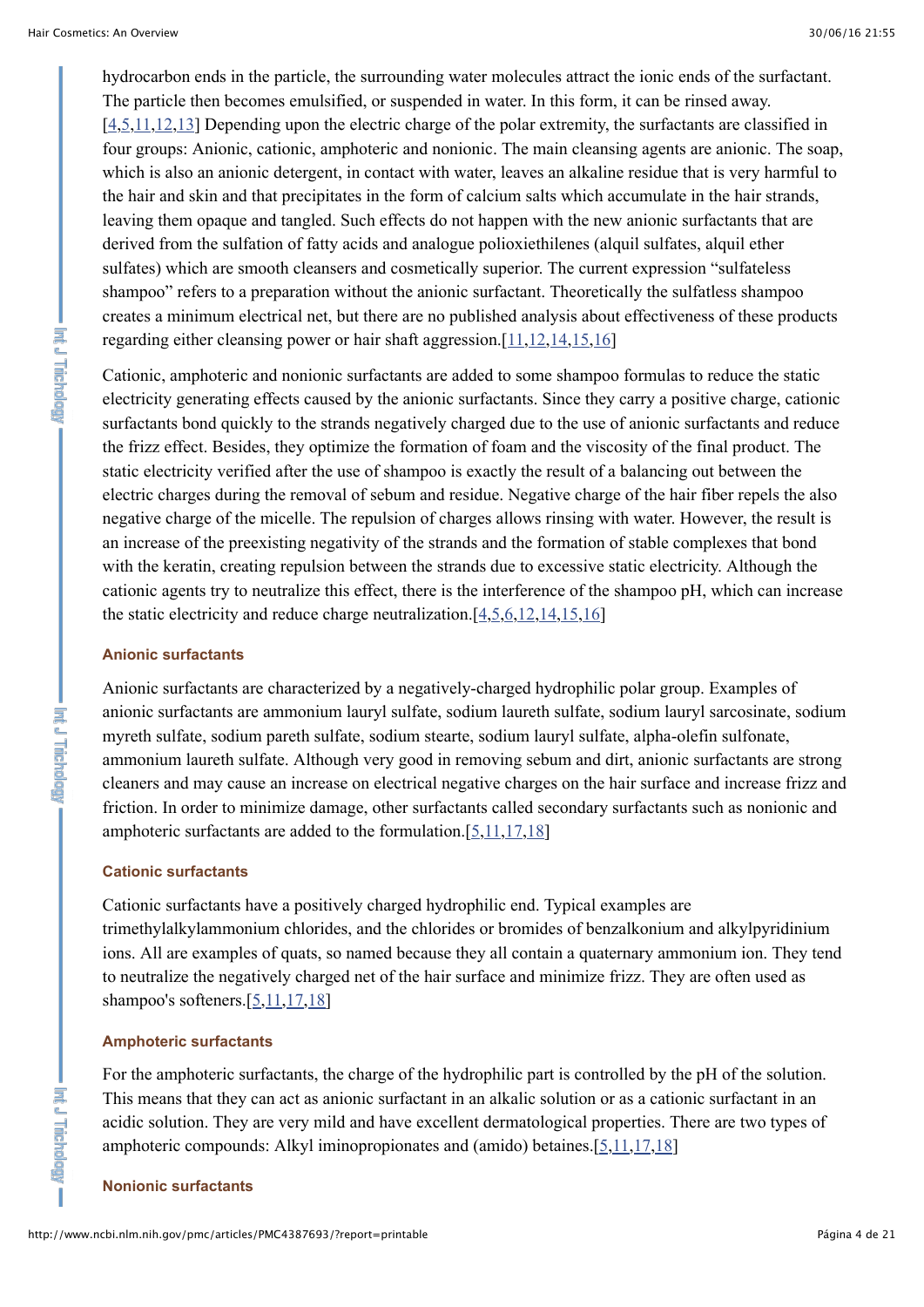Nonionic surfactants have no electric charge. They do not ionize in aqueous solutions because their hydrophilic group is of a nondissociable. Many long chain alcohols exhibit some surfactant properties. Prominent among these are the fatty alcohols, cetyl alcohol, stearyl alcohol, and cetostearyl alcohol (consisting predominantly of cetyl and stearyl alcohols), and oleyl alcohol.[\[5](http://www.ncbi.nlm.nih.gov/pmc/articles/PMC4387693/?report=printable#ref5)[,6](http://www.ncbi.nlm.nih.gov/pmc/articles/PMC4387693/?report=printable#ref6)[,11](http://www.ncbi.nlm.nih.gov/pmc/articles/PMC4387693/?report=printable#ref11)[,17](http://www.ncbi.nlm.nih.gov/pmc/articles/PMC4387693/?report=printable#ref17)[,18](http://www.ncbi.nlm.nih.gov/pmc/articles/PMC4387693/?report=printable#ref18)[,19](http://www.ncbi.nlm.nih.gov/pmc/articles/PMC4387693/?report=printable#ref19)[,20\]](http://www.ncbi.nlm.nih.gov/pmc/articles/PMC4387693/?report=printable#ref20)

### **CONDITIONERS**

Conditioners are used to decrease friction, detangle the hair, minimize frizz and improve combability. Conditioners act by neutralizing the electrical negative charge of the hair fiber by adding positive charges and by lubricating the cuticle that reduces fiber hydrophilicity. They contain anti-static and lubricating substances that are divided into 5 main groups: Polymers, oils, waxes, hydrolyzed aminoacids and cationic molecules.[\[5\]](http://www.ncbi.nlm.nih.gov/pmc/articles/PMC4387693/?report=printable#ref5) The most active and used conditioner agent is a silicone.[\[21](http://www.ncbi.nlm.nih.gov/pmc/articles/PMC4387693/?report=printable#ref21)[,22](http://www.ncbi.nlm.nih.gov/pmc/articles/PMC4387693/?report=printable#ref22)[,23\]](http://www.ncbi.nlm.nih.gov/pmc/articles/PMC4387693/?report=printable#ref23) There are different types of silicones with different deposition, adherence and wash out capacity which will lead to different performances of the conditioner.[\[21](http://www.ncbi.nlm.nih.gov/pmc/articles/PMC4387693/?report=printable#ref21)[,22](http://www.ncbi.nlm.nih.gov/pmc/articles/PMC4387693/?report=printable#ref22)[,23](http://www.ncbi.nlm.nih.gov/pmc/articles/PMC4387693/?report=printable#ref23)] The ideal conditioner is capable of restore the hydrophobicity of the fiber and neutralize the static electricity. Depending on the capacity of entering the fiber, the conditioner may reach the cuticle surface or the inner part of the cortex. Smaller molecules can reach the cortex. Larger ones act on the cuticle. Low molecular weight polypeptides (<10.000 Da) can diffuse into hair. Bigger molecules (500.000 Da) can diffuse into the cuticle, especially on bleached hair. The preferred route is intercellular diffusion or diffusion through the nonkeratin regions, although intracellular diffusion may also occur. Higher molecule weight polymers (<600.000 Da) may sorption on the surface of the hair shaft.[\[5\]](http://www.ncbi.nlm.nih.gov/pmc/articles/PMC4387693/?report=printable#ref5) Cationic ingredients such as cationic polymers are very popular in hair products. They can be so substantive to the hair that they can be difficult to remove. They are highly substantive to hair because of the hair's low isoelectric point (pH - 3.67). Any cosmetic with higher pH bears a net negative charge on the hair surface, and therefore cationic charges (positive) are attracted to it.[\[4](http://www.ncbi.nlm.nih.gov/pmc/articles/PMC4387693/?report=printable#ref4)[,5](http://www.ncbi.nlm.nih.gov/pmc/articles/PMC4387693/?report=printable#ref5)[,12](http://www.ncbi.nlm.nih.gov/pmc/articles/PMC4387693/?report=printable#ref12)[,16](http://www.ncbi.nlm.nih.gov/pmc/articles/PMC4387693/?report=printable#ref16)[,20](http://www.ncbi.nlm.nih.gov/pmc/articles/PMC4387693/?report=printable#ref20)] Also, Van der Waals forces and entropy are necessary to bind the molecule to the fiber, and they must be resistant to rinsing with water.[\[5](http://www.ncbi.nlm.nih.gov/pmc/articles/PMC4387693/?report=printable#ref5)[,22](http://www.ncbi.nlm.nih.gov/pmc/articles/PMC4387693/?report=printable#ref22)] Examples of such polymers are: Benzyl dimethyl ammonium chloride and distearyldimonium chloride. The good correlation between silicone oil droplets stability, deposition on hair and resultant friction of hair support that droplet size and uniformity are important factors for controlling the stability and deposition property of emulsion based products such as shampoo and conditioner.[\[20](http://www.ncbi.nlm.nih.gov/pmc/articles/PMC4387693/?report=printable#ref20)]

It is common to use cationic ingredients in many shampoos' formulations with anionic surfactants in order to result in charge neutralization forming a cationic-anionic complex, a neutral hydrophobic ingredient. Therefore, we can understand that the interaction between the ingredients is more important than the ingredient alone, as we are led to believe by the media. It is very common to think that a new release product that contains a certain ingredient has the magic ability to transform dull hair into shiny and smooth hair. Most of the time, the major ingredients do not change, and sometimes the capacity of the ingredients to interact inside the shampoo's or conditioner's chassis or system is what makes the product acts better. Bleached and chemical treated hair have a higher affinity to conditioning ingredients because they have a low isoelectric point (higher concentration of negative sites) and are more porous than virgin hair.[\[5](http://www.ncbi.nlm.nih.gov/pmc/articles/PMC4387693/?report=printable#ref5)[,20\]](http://www.ncbi.nlm.nih.gov/pmc/articles/PMC4387693/?report=printable#ref20)

Functions of the conditioners are: $[5,12]$  $[5,12]$ 

- Improve combability
- Mimetize the hair natural lipid outer layer: 18-MEA
- Restore hydrophobicity
- Seal the cuticle
- Avoid or minimize frizz, friction: Neutralize the negative charged net
- Enhance shine, smoothness and manageability.

### **SILICONES**

**Michaldish:**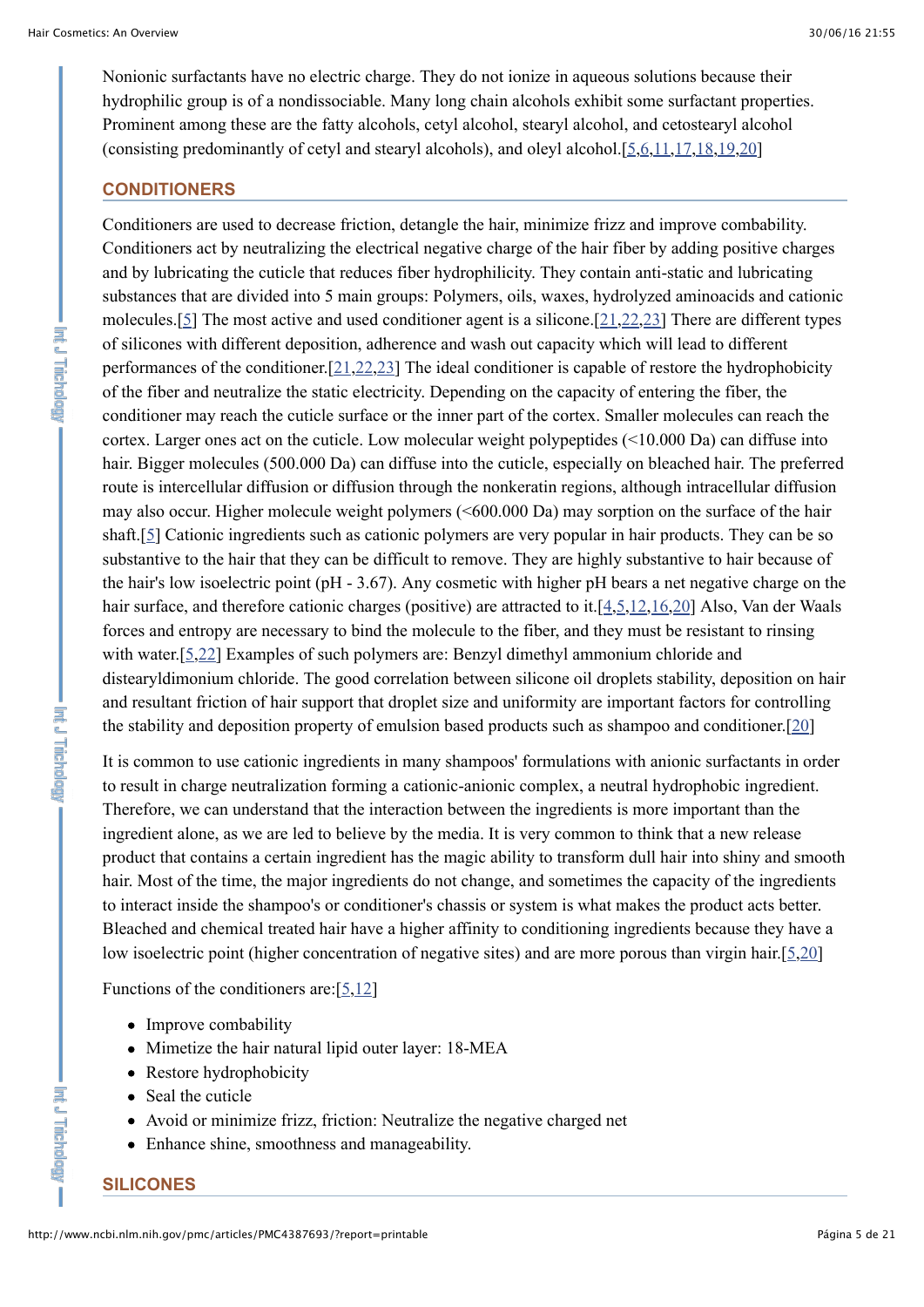Silicones are hybrid (inorganic-organic) inert, heat-resistant and rubber-like polymers derived from cristal quartz. Silica (silicon dioxide) common in sandstone, beach sand, and similar natural materials, is the initial material from which silicones are produced.

Dimethicone is the most widely used silicone in hair care industry, and entropy is important for its adsorption to the hair surface. Dimethicone is the main ingredient of the two-in-one shampoos. Others are: Aminosilicones, siloxysilicates, anionic silicones and others. They differ on deposition and solubility in a water medium, therefore acting differently on the hair. Some silicones can even enhance the shine of hair fiber by reflecting the light. Dimethicone has the effect of protecting the hair shaft from abrasive actions while siloxysilicates increase hair body.[\[5](http://www.ncbi.nlm.nih.gov/pmc/articles/PMC4387693/?report=printable#ref5)[,21](http://www.ncbi.nlm.nih.gov/pmc/articles/PMC4387693/?report=printable#ref21)[,22](http://www.ncbi.nlm.nih.gov/pmc/articles/PMC4387693/?report=printable#ref22)[,23](http://www.ncbi.nlm.nih.gov/pmc/articles/PMC4387693/?report=printable#ref23)]

Polysiloxane polymers may re-cement lifted cuticle scales and prevent damage from heat. Amino functional silicones are cationic substances but not necessarily are more substantive to the hair than dimethicone, depending on the size of the molecule and the charge of the system. Dimethicones are hydrophobic, so they adsorb better on virgin hair and root rather than tips. To enhance the deposition of dimethicone on chemical treated and damaged hair the products use cationic bridging agents which act increasing affinity between hair and the silicone.[\[4](http://www.ncbi.nlm.nih.gov/pmc/articles/PMC4387693/?report=printable#ref4)[,5](http://www.ncbi.nlm.nih.gov/pmc/articles/PMC4387693/?report=printable#ref5)[,12](http://www.ncbi.nlm.nih.gov/pmc/articles/PMC4387693/?report=printable#ref12)[,24](http://www.ncbi.nlm.nih.gov/pmc/articles/PMC4387693/?report=printable#ref24)[,23](http://www.ncbi.nlm.nih.gov/pmc/articles/PMC4387693/?report=printable#ref23)]

Other polymers are the polypeptides and proteins for they are very substantive to the hair for having many ionic and polar sites for bonding and are large molecules to attach to the hair surface (van der Walls force). Small molecules can even diffuse into hair (<1000 Da) especially on damaged hair. Protein hydrolysates, in particular those with low molecular weight distribution, have been known to protect hair against chemical and environmental damage. Many types of protein hydrolysates from plants and animals have been used in hair and personal care such as keratin hydrolysates obtained from nails, horns and wool. Most of these hydrolysates are obtained by chemical hydrolysis and hydrothermal methods, but recently hydrolyzed hair keratin, feather keratin peptides have been obtained by enzymatic hydrolysis using *Bacillus spp* in submerged fermentation. The hydrolysed protein derived from feather was deposited on the cuticle scales, and helped sealing the cuticle especially after heating with a flat iron, improving hair color and shine.[\[25](http://www.ncbi.nlm.nih.gov/pmc/articles/PMC4387693/?report=printable#ref25)] A higher amount of protein was deposited on chemical treated hair, especially bleached. As the hydrolyzed aminoacids are positively charged, it is possible that the negative charge of the damaged hair attracts the positively charged molecules neutralizing the electrical charges and diminishing frizz and friction.[\[25\]](http://www.ncbi.nlm.nih.gov/pmc/articles/PMC4387693/?report=printable#ref25)

Keratin hydrolysates are usually prepared from keratin-containing animal parts, such as feathers, horns, hoofs, hair and wool, collected from discarded materials. Some industries have developed products that use a complex of nonanimal free amino acids derived from wheat, corn and soy proteins to mimic the natural composition of keratin. However, keratin is an irreplaceable protein in respect to its mechanical and protective properties, and the using of aminoacids do not replace or restore the damaged molecule structure.[\[25\]](http://www.ncbi.nlm.nih.gov/pmc/articles/PMC4387693/?report=printable#ref25)

# **OTHER SUBSTANCES: MINERAL AND VEGETABLE OILS**

There are few articles published about the effect of mineral and vegetable oils on human hair. The main physical property of this class of ingredients is the hydrophobicity of the oil. Saturated and monosaturated oils diffuse into the hair much better than polyunsaturated oils.[\[5](http://www.ncbi.nlm.nih.gov/pmc/articles/PMC4387693/?report=printable#ref5)]

Oils play an important role in protecting hair from damage. Some oils can penetrate the hair and reduce the amount of water absorbed in the hair, leading to a lowering of swelling.[\[26](http://www.ncbi.nlm.nih.gov/pmc/articles/PMC4387693/?report=printable#ref26)] This can result in lower hygral fatigue (repeated swelling and drying), a factor that can damage hair. The oil can fill the gap between the cuticle cells and prevent the penetration of the aggressive substances such as surfactants into the follicle. Applying oil on a regular basis can enhance lubrication of the shaft and help prevent hair breakage. Rele

**Intel Trichology**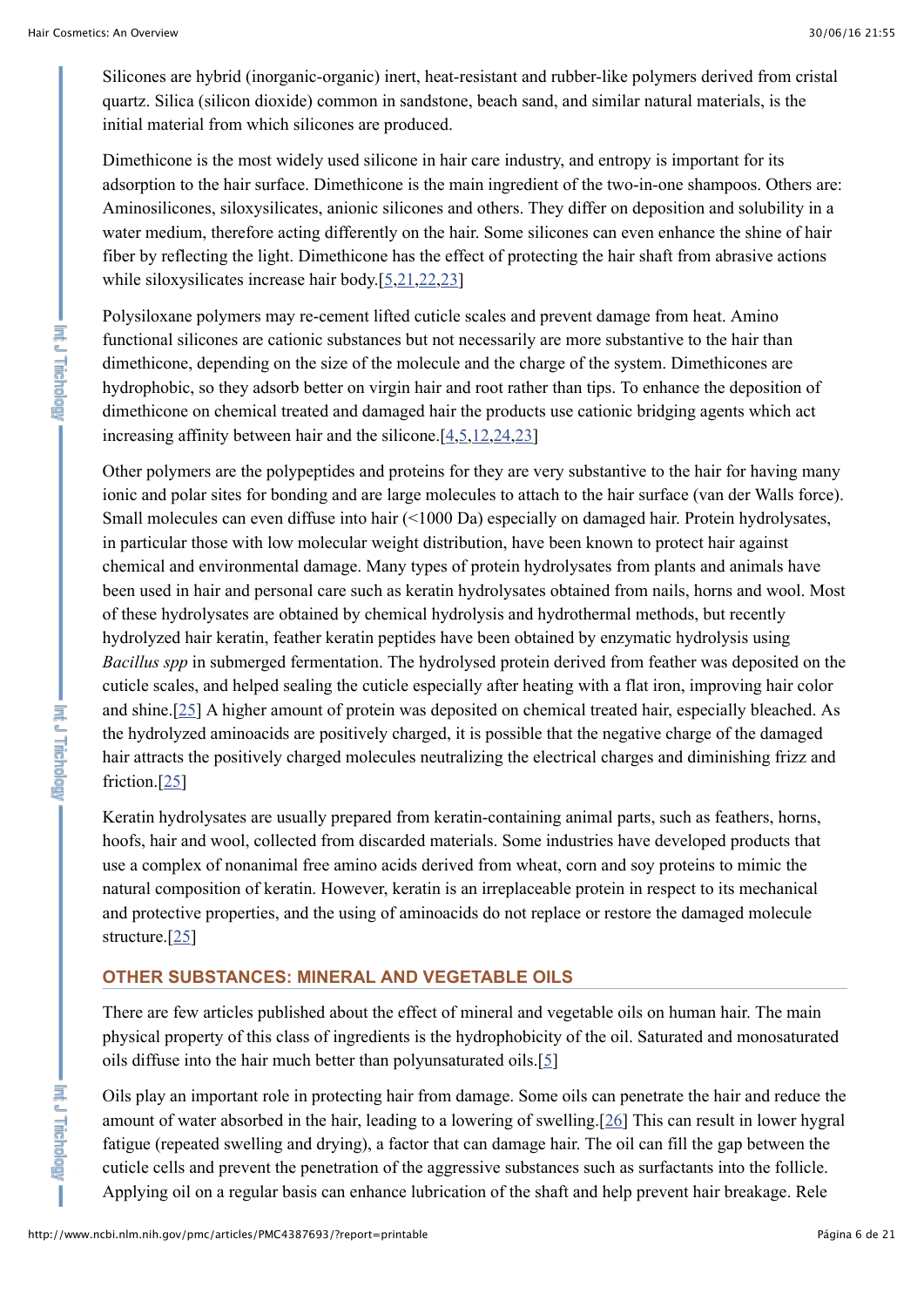**Helender -**

**Heleder -**

and Mohile in 2003, studied the properties of mineral oil, coconut oil and sunflower oil on hair.[\[27](http://www.ncbi.nlm.nih.gov/pmc/articles/PMC4387693/?report=printable#ref27)] Among three oils, coconut oil was the only oil found to reduce the protein loss for both undamaged and damaged hair when used as a prewash and postwash grooming product. Both sunflower and mineral oils do not help in reducing the protein loss from hair. This difference in results could arise from the composition of each of these oils. Coconut oil, being a triglyceride of lauric acid (principal fatty acid), has a high affinity for hair proteins and because of its low molecular weight and straight linear chain, is able to penetrate inside the hair shaft. Mineral oil, a hydrocarbon, does not penetrate. Sunflower oil is a triglyceride of linoleic acid with a bulky structure and double bonds and has limited penetration to the fiber, not reaching the cortex. The mineral oil and the sunflower oil may have a film effect and adsorb to the surface of the cuticle enhancing shine and diminishing friction and for these, avoid hair damage.[\[22](http://www.ncbi.nlm.nih.gov/pmc/articles/PMC4387693/?report=printable#ref22)]

Keis *et al.* in 2005 studied the effect of coconut oil, olive oil, sunflower oil and mineral oil on the hair.[\[28](http://www.ncbi.nlm.nih.gov/pmc/articles/PMC4387693/?report=printable#ref28)] Except for mineral oil, heat decreased the capillary adhesion of the other oils, resulting from the penetration into the hair fiber by diffusion, leaving a thin film on the surface. Although thick films of oil can mask the lifted scales of the cuticle, it may leave an oily and heavy look to the hair. It is preferred to reapply oils that leave a thin layer on the surface and are well absorbed by the fiber. In 2009, the Brazilian oils and butters were studied by Fregonesi *et al*.[\[29](http://www.ncbi.nlm.nih.gov/pmc/articles/PMC4387693/?report=printable#ref29)] They analyzed the following substances: Passion fruit seed (77% linoleic acid), Brazilian nut (38% oleic acid and 35% linoleic acid), palm olein (47% oleic acid), buriti (79% oleic acid), palm stearin (42% palmitic acid and 41% oleic acid), tucumã (48% lauric acid and 27% myristic acid), ucuúba (75% myristic acid), sapucainha (47% chaulmoogric acid, 27% hydnocarpic and 19 gorlic acid). Oil treatment reduced the combing force percentage for wet conditions. However, the hair treated with butters showed poor combing. Treatments using oils reduced the formation of split ends in the hair. Tresses treated with Brazilian nut and mineral oils gave the lowest formation of split ends.[\[29](http://www.ncbi.nlm.nih.gov/pmc/articles/PMC4387693/?report=printable#ref29)]

The reduction of combing forces is a combination of water wetting and the lubricant effects of the oil on the fibers. Butters increased the combing force. Butters in raw state are not as fluid as oils and do not spread easily along hair tresses. The Brazilian nut, passion fruit seed, palm olein, buriti and mineral oils produced combing force reduction. Mineral oil has no affinity to hair's proteins and is not able to diffuse in the fiber. Mineral oil main effects are its higher spreading capability on the hair surface which improves gloss, combing facility and reduces split end formation.[\[29\]](http://www.ncbi.nlm.nih.gov/pmc/articles/PMC4387693/?report=printable#ref29)

In 2007 Keis *et al*.[\[30](http://www.ncbi.nlm.nih.gov/pmc/articles/PMC4387693/?report=printable#ref30)] studied the effect of oil films on moisture vapor on human hair to analyze the capability of oils to reduce the moisture pick up. Although coconut oil penetrates, the fiber and mineral oil does not, there is the equivalent reduction on water sorption for both oils. Increasing the thickness of the oil layer on the fiber surface increased hair moisture regain. The oil that remains in the cuticle layer and not the oil that penetrates the cortex is the one responsible for the decrease in the water pick up.

Marrocan argan oil has become very popular as a hair cosmetic main ingredient, referred as capable of keeping the hair moisturized and hydrophobic. Morocco's argan oil is now the most expensive edible oil in the world. The argan tree (*Argania spinosa* L. Skeels), an endemic tree in Morocco, is the most remarkable species in North Africa, due to its botanical and bioecologic interest as well as its social value. The oil is rich in tocopherols and polyphenols, powerful antioxidants.[\[31](http://www.ncbi.nlm.nih.gov/pmc/articles/PMC4387693/?report=printable#ref31)] Argan oil is extracted from the kernels of argan fruits that have been sun-dried for either a few days or up to several weeks. The fruit drying time influences the quality of the extracted oil.[\[32](http://www.ncbi.nlm.nih.gov/pmc/articles/PMC4387693/?report=printable#ref32)] Although there is scientific literature about the use of the moroccan oil for chronic conditions such as atherosclerosis and psoriasis for its cardioprotective properties, there is a lack of data about the benefits for hair care.[\[33](http://www.ncbi.nlm.nih.gov/pmc/articles/PMC4387693/?report=printable#ref33)[,34](http://www.ncbi.nlm.nih.gov/pmc/articles/PMC4387693/?report=printable#ref34)]

#### **DIFFUSION INTO KERATIN FIBERS**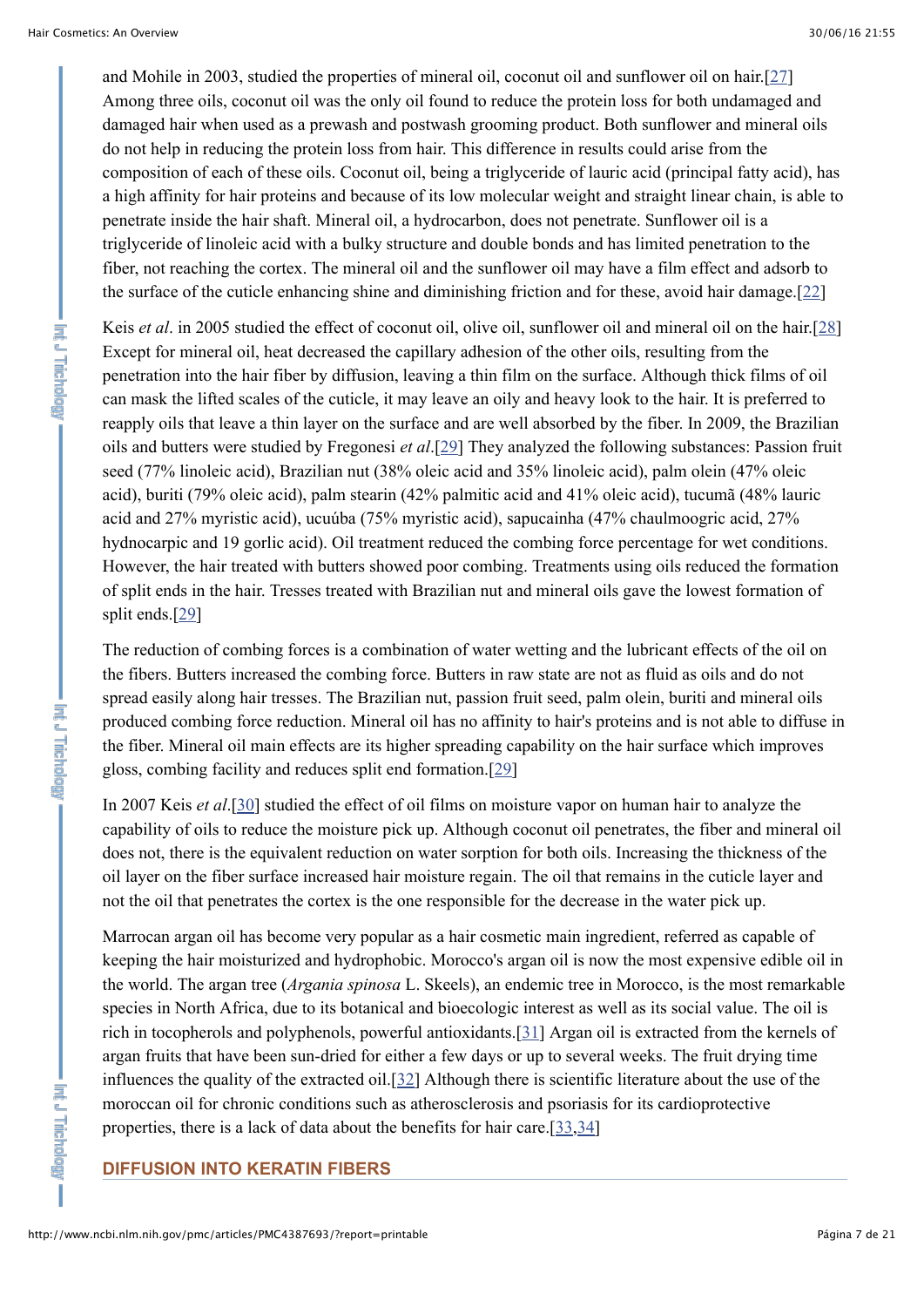There are two main ways for a substance to penetrate the hair fiber: Transcellular and intercellular diffusion, transcellular diffusion envolves epicuticle, A-layer, exocuticle, endocuticle and is much harder path way because of the high cross-linked regions. Intercellular diffusion envolves the intercellular cement, and it is the preferred route for large molecules because the low-sulfur and nonkeratin proteins are more easily swollen. Both routes can occur depending on the size of the molecule, hair damage and cosmetic system of the applied product.[\[5](http://www.ncbi.nlm.nih.gov/pmc/articles/PMC4387693/?report=printable#ref5)]

Diffusion rate into keratin fibers depends on the cross-link density of hair. Reactions like bleaching, that decreases the cross-link density increases the rate of transcellular diffusion, meaning that bleached hair is more rapid penetrated by conditioners, dyes, hair straightening substances or any product applied to the hair fiber. However, penetration into the intercellular regions can lead to scale lifting and cause hair damage. Scale lifting is induced by the deposit of insoluble cationic-anionic complex, meaning which can occur because of the interaction and bonding of the anionic surfactants of the shampoo with the cationic conditioning ingredients.[\[5](http://www.ncbi.nlm.nih.gov/pmc/articles/PMC4387693/?report=printable#ref5)[,35](http://www.ncbi.nlm.nih.gov/pmc/articles/PMC4387693/?report=printable#ref35)]

## **LEAVE-ON CONDITIONERS**

Creme rinses basically contain cationic surfactants, long-chain fatty alcohol or other lipid components. Cationic polymers are the also used, such as polyquaternarium-10. Some examples that we can find among the ingredients are cetrimonium chloride and stearalkonium chloride. Examples of lipids are cetyl alcohol, stearyl alcohol or silicones such as dimethicone. Deep conditioners contain more concentrated ingredients or just more viscosity. Some polymers are reported to build-up the hair and bind to anionic surfactants. The complex resists shampooing from hair. Creme rinses are supposed to be rinsed with water. Setting lotions or mousse known as leave-on products are designed to be applied on wet hair or dry hair and left without rinsing. They are aqueous based or alcohol-water solvent systems. These products do not form rigid bonds and act by enhancing interfiber forces and by providing a detangling effect to facilitate combing and style retention. $[5,17,35]$  $[5,17,35]$  $[5,17,35]$ 

## **AFRICAN HAIR AND CURLY HAIR**

Afro-ethnic hair presents variation of diameter at several points along the thread (the diameter at twisting points is smaller than at other areas), less water content, and most importantly, an ellipsoid shape. Hair fibers present torsions at many regions along the thread, while Caucasian hair has a cylindrical crosssection.

The small angle of the waves of very curly hair makes it more susceptible to breakage, when mechanically worked making curly hair more difficult to comb without provoking frizz. Although the production of sebum is high on African hair, curly and wavy hair they are more prone to have oily scalp but dryer hair fiber. Sebaceous glands of African descendants are frequently less active, when compared with the Caucasian ones, and they produce low amounts of sebum. This way, both scalp and threads are dry because they do not have good lubrication, even when the cuticle is preserved and the scalp tends to be less hydrated. Usually, the scalp is relatively dry in order to the naturally irregular distribution of sebum. [\[7](http://www.ncbi.nlm.nih.gov/pmc/articles/PMC4387693/?report=printable#ref7)] Distribution of sebum along the fibers by combing and brushing is a way of lubricating curly hair because of the natural difficulty of the sebum produced on the scalp to diffuse along the fiber.[\[5](http://www.ncbi.nlm.nih.gov/pmc/articles/PMC4387693/?report=printable#ref5)[,7](http://www.ncbi.nlm.nih.gov/pmc/articles/PMC4387693/?report=printable#ref7)[,36](http://www.ncbi.nlm.nih.gov/pmc/articles/PMC4387693/?report=printable#ref36)]

To reach variety of styling, very curly hair is frequently straightened by pressing or by chemical relaxing/straightening. But, as the fiber is extremely sensible and prone to breakage it is not unusual that curly and straightened hair do not achieve long length and breaks during the growing process. [\[9](http://www.ncbi.nlm.nih.gov/pmc/articles/PMC4387693/?report=printable#ref9)[,37](http://www.ncbi.nlm.nih.gov/pmc/articles/PMC4387693/?report=printable#ref37)[,38](http://www.ncbi.nlm.nih.gov/pmc/articles/PMC4387693/?report=printable#ref38)[,39](http://www.ncbi.nlm.nih.gov/pmc/articles/PMC4387693/?report=printable#ref39)[,40](http://www.ncbi.nlm.nih.gov/pmc/articles/PMC4387693/?report=printable#ref40)[,41](http://www.ncbi.nlm.nih.gov/pmc/articles/PMC4387693/?report=printable#ref41)[,42](http://www.ncbi.nlm.nih.gov/pmc/articles/PMC4387693/?report=printable#ref42)[,43](http://www.ncbi.nlm.nih.gov/pmc/articles/PMC4387693/?report=printable#ref43)]

Fine straight hair can transport sebum very well, and curly-coarse hair tend to minimize tress clumping

**Exploration -**

**A Linteral Rivers**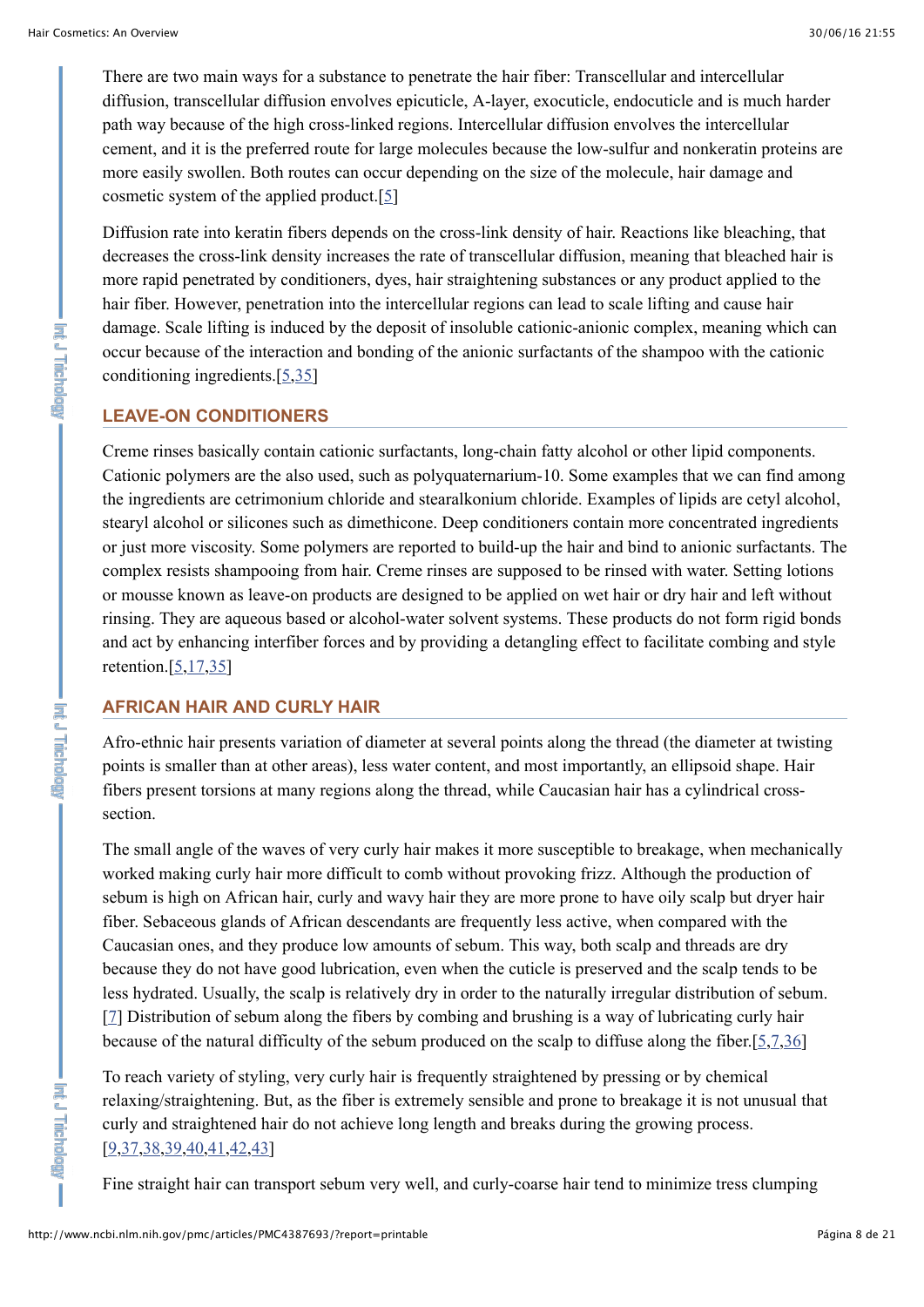and limpness. The use of conditioners and leave-on products decrease interfiber friction making hair easier to comb. Chargeability also decreases helping to improve dry combing. $[4,5,6]$  $[4,5,6]$  $[4,5,6]$ 

The use of anti-dandruff shampoos can make hair more difficult to comb. High cleansing shampoos remove surface oils and increase chargeability by depositing small amounts of anionic surfactants onto the hair. Less flyaway is achievable by lubricating the fiber surface and decreasing static charge. Grooming a nonlubrified hair may lead to hair breakage. Abrasion and friction are impactant factors that cause hair damage by protein loss. The use of conditioners with oils and silicones are important to minimize the rubbing and friction of the cuticle cells for chemical treated hair and after the use of anti-dundruff shampoos.[\[4](http://www.ncbi.nlm.nih.gov/pmc/articles/PMC4387693/?report=printable#ref4)[,5](http://www.ncbi.nlm.nih.gov/pmc/articles/PMC4387693/?report=printable#ref5)] Black hair has less density than Caucasian hair. The number of hair follicles in Caucasians is 120.000 and in African descendants is 90.000. This is the way the African descendants may experience some feeling of hair loss after performing a hair straightening procedure because when the hair loses volume, the scalp may be exposed because of the lower number of hair follicles.[\[17](http://www.ncbi.nlm.nih.gov/pmc/articles/PMC4387693/?report=printable#ref17)[,44](http://www.ncbi.nlm.nih.gov/pmc/articles/PMC4387693/?report=printable#ref44)]

#### **HAIR STRENGTH**

Patients want their hair to be resistant to breakage with no split ends. Hair strength is a mix of hair body mass and resistance to breakage. A strong hair is a hair with its full capacity of growing healthy in both diameter and length and an intact cuticle and cortex.[\[5](http://www.ncbi.nlm.nih.gov/pmc/articles/PMC4387693/?report=printable#ref5)]

We know that split ends are more likely to occur in weathered and oxidized hair. But, split ends happen when the cuticle is removed (damaged) and the cortex-cortex CMC serves as a route for the propagation of axial splits in the fiber, leading to the formation of cracks and split ends. Hair strength depends on cuticle integrity and amount of water in the fibers, conditions that are related to chemical damage. Chemical damage by bleaches, dyes, straighteners and even sunlight can weaken hair and increase inter-fiber friction, leading to breakage. An important factor involved in hair breakage is the occurrence of tangles created by combing forces. Where the break occurs along the fiber, correspond to the point of higher combing forces. The type of fracture depends on hair condition and wet versus dry combing or brushing. Combing dry hair is more related to short segment breaks, and wet combing is related to long segment breaks. The short segment breaks are more related to split ends. Straight to wavy hair combed dry, produces higher end pick forces than mid-length forces, but when wet, produces higher mid-length combing forces corresponding to where hair breaks and to the amount of breakage. The work of combing highly coiled hair is lower wet than dry. The reverse holds for wavy to straight hair. Split ends form more readily from the abrasion (friction) in combination with torsional deformations (grooming and styling). Splitting occur when the cuticle is damaged and weakened. Crack is formed in the cortex. Few cuticle layers do not hold the ends of the hair fiber together. Also, highly oxidized cortex cell membrane by free radical chemistry is more susceptible to split. Hair treated with free radical cosmetics and exposed to sunlight is susceptible to splitting. $[5,8,38]$  $[5,8,38]$  $[5,8,38]$  $[5,8,38]$ 

Also, hair body is maybe defined as the structural strength and resiliency of a hair mass, sensed by patients as having a soft and firm touch and full volume. Full volume is meaning a scalp full covered with terminal hair fibers that grow to the desired length without breaking.

#### **Strong hair**

Hair density + diameter + resistance to breakage (no split ends) + length + smooth fiber interaction (no frizz) + no tangles (easy combing, manageability) + integrity of the cuticle layers + integrity of the cortexcortex CMC + integrity of the cuticle surface lipids (18-MEA) + healthy hair follicle (to produce a normal healthy hair fiber). Strong hair appears as long, full, shiny, manageable hair. Manageable hair is the same as easy combable hair, perceived as soft hair, easy to finger comb. Weak hair appears as dull, with irregular

**Helefalge -**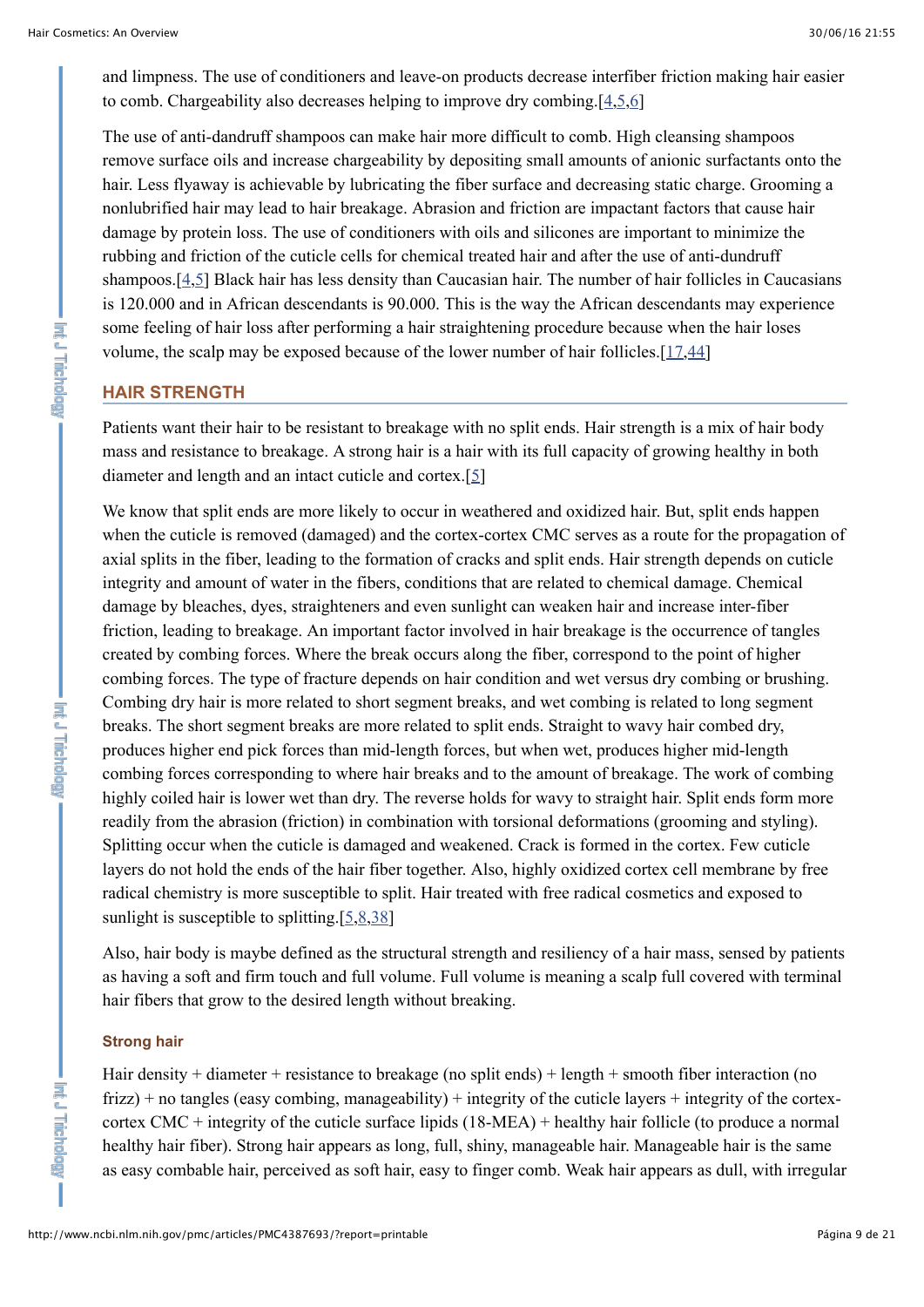length (due to split ends), frizzed, rough, sometimes with low density on the scalp, tangled and difficult to finger comb.[\[5,](http://www.ncbi.nlm.nih.gov/pmc/articles/PMC4387693/?report=printable#ref5)[8](http://www.ncbi.nlm.nih.gov/pmc/articles/PMC4387693/?report=printable#ref8)[,38\]](http://www.ncbi.nlm.nih.gov/pmc/articles/PMC4387693/?report=printable#ref38)

# **COSMETICS FOR THIN HAIR**

Prescription medications are often focused on improving scalp hair density. Dermatologists are very used to prescribe minoxidil and finasteride in order to stimulate the anagen hair phase. But it is not always possible to obtain terminal thick hair fiber. Many postmenopausal women may achieve a better cosmetic look if the medical prescription is combined to cosmetic hair care products that may increase hair fiber diameter in a nonpermanent way.[\[45](http://www.ncbi.nlm.nih.gov/pmc/articles/PMC4387693/?report=printable#ref45)]

Fiber diameter is another key contributor to thinning hair, but it is less often the focus of medical or cosmetic treatments. Acrylate polymer combined with dimethicone may affect the diameter and behavior of scalp hair fibers to counteract decreasing fiber diameters. It may be applied in the morning, leaving minoxidil to be used at bed time. In the work of Davis *et al*. the existing terminal scalp hair fibers yielded an increase in the cross-sectional area of approximately 10% of the previous diameter.[\[45](http://www.ncbi.nlm.nih.gov/pmc/articles/PMC4387693/?report=printable#ref45)]

## **CONSIDERATIONS ABOUT THE HAIR WASHING AND GROOMING PROCEDURES**

Shampoo must aim the scalp more than a hair. The entire scalp has to be rubbed with the shampoo from the front to the back, and small amounts of shampoo have to be applied on each region of the head under the hair. Appling the shampoo on the top of the head will increase hair friction and cause hair tangling. After full rinse of the shampoo, the hair must be gently towel dried, and the conditioner should be applied on the hair length avoiding the scalp. The conditioner has to be completely rinsed out. Application of hair conditioners after shampoo will lower inter fiber friction and reduce combing forces. If the hair is curly, leave-on products may be used during wet combing. The use of leave-on products on straight virgin hair may cause an oily look and dull the hair. Gentle hair is dealing actions (gentle shampooing, gentle towel drying, gentle brushing or combing) is recommended. Many products may be used to lubricate and seal cuticle cells, such as silicones (dimethicone and aminoterminal silicones) and vegetable oils. Grooming with a hair dryer or flat iron requires a silicone heat protector that will spread the heat along the hair fiber surface avoiding water boiling and the development of hair bubbles.[\[4](http://www.ncbi.nlm.nih.gov/pmc/articles/PMC4387693/?report=printable#ref4)[,5](http://www.ncbi.nlm.nih.gov/pmc/articles/PMC4387693/?report=printable#ref5)[,6](http://www.ncbi.nlm.nih.gov/pmc/articles/PMC4387693/?report=printable#ref6)[,8](http://www.ncbi.nlm.nih.gov/pmc/articles/PMC4387693/?report=printable#ref8)[,20](http://www.ncbi.nlm.nih.gov/pmc/articles/PMC4387693/?report=printable#ref20)[,46](http://www.ncbi.nlm.nih.gov/pmc/articles/PMC4387693/?report=printable#ref46)[,47](http://www.ncbi.nlm.nih.gov/pmc/articles/PMC4387693/?report=printable#ref47)]

## **HAIR STRAIGHTENERS**

Historically, the first hair straightener procedure was used for African hair and consisted on applying petrolatum based oils on the hair combined with hot irons or hot combs pressed to the hair so the device could slide easily and straighten the tresses. This type of process produces only temporary straightening, functioning cohesive and adhesive forces in a highly viscous system to keep the fibers parallel. The habit of hair straightening was first used to allow manageability of very coarse hair but nowadays having straight hair has become popular all over the world. $[7,37]$  $[7,37]$  $[7,37]$ 

Official hair straighteners are called chemical relaxers, and the effect of hair straightening is permanent. Alkaline straighteners contain 1–10% sodium hydroxide (lye-relaxer), lithium hydroxide, calcium hydroxide or a combination of these ingredients such as guanidine carbonate and calcium hydroxide (nolye relaxers). The high pH (9.0–14.0) of the emulsion swells the hair, thus opening cuticle scales, which allows the alkaline agent (OH-) to penetrate into the hair fibers up to the endocuticle. In the contact with the cortex, the straightening product reacts with keratin, breaking and rearranging the disulfide bridges, which making the spiral keratin molecule soft and stretched.[\[5](http://www.ncbi.nlm.nih.gov/pmc/articles/PMC4387693/?report=printable#ref5)[,7](http://www.ncbi.nlm.nih.gov/pmc/articles/PMC4387693/?report=printable#ref7)[,46\]](http://www.ncbi.nlm.nih.gov/pmc/articles/PMC4387693/?report=printable#ref46)

The chemical relaxers may not be applied on the scalp for they can cause skin burn. It is indicated that some petrolatum is applied along the hair line and on the ears before the application of the relaxer to

rt J Tichology –

A L TRIBURG |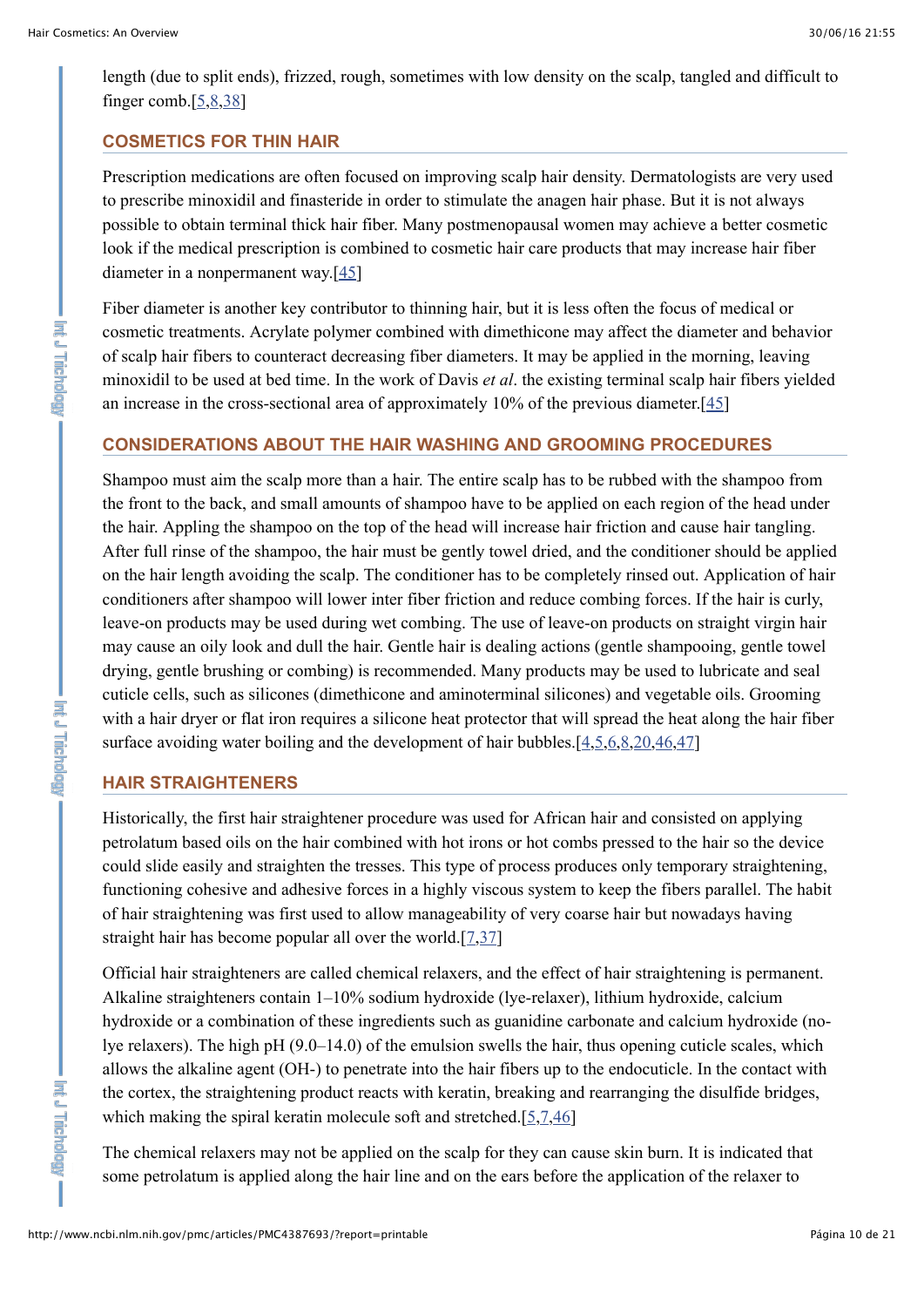# | Tichademy —

AL TRIPORT

**Fightenews** 

prevent alkaline burns. Alkalies react with keratin cystine groups producting lanthionyl residues, a stable thioesther crosslink. It is called "lanthionization" and consists on the substitution of a third of the cystine amino acid content for lanthionine, with lower hydrolysis of peptide bonds.[\[5](http://www.ncbi.nlm.nih.gov/pmc/articles/PMC4387693/?report=printable#ref5)[,7](http://www.ncbi.nlm.nih.gov/pmc/articles/PMC4387693/?report=printable#ref7)]

Disulfide bonds are cleaved using an alkaline reducing agent; then the hair is mechanically straightened using a comb during the reducing phase to restructure the position of disulfide bonds between new polypeptide keratins. They also react with peptide bonds, hydrolytically cleaving this linkage, producing acid and amine groups, and producing residues of aspartic and glutamic acids. The relaxers are applied on prewashed hair and after usage, must be rinsed off with running water. They provide the most permanent hair straightening but if applied with the wrong technique may cause scalp burns and hair breakage. The pH of alkaline straighteners varies from 12 to above 13. Hair is sensitive to pH value changes and alkaline solutions swell the fibers and open the cuticle scales. This can make the hair susceptible to friction, lowering its resistance and strength.

Hair straightening needs to be repeated every 12 weeks or longer. The emphasis should be only on new growth hair since repeated treatments can lead to hair breakage, which usually occurs at the junction of the new growth and previously treated hair. Careful application to new growth only and previous conditioning of the hair can help prevent excessive breakage. In the work of Shetty *et al*., the most common adverse effects reported after chemical hair straightening were: Frizzy hair in 67%, dandruff in 61%, hair loss in 47%, thinning and weakening of hair in 40%, greying of hair 22%, and split ends in only 17%.

There is no need to use external forces or heat, such as a hot iron because of phenomena called "supercontraction" that provides enough stress to straighten the fiber in a permanent basis. Sodium hydroxide (lye-relaxer) may straighten the hair in only 20 min. Although hair relaxers are desired for increasing length, Khumalo *et al*. found that the achieved hair length was significantly shorter than expected. This may be true because of the supercontraction effect. $[47]$ 

Ammonium Thioglycolate is another "no-lye" relaxer that can cause extreme swelling of the fiber, but causes less supercontraction than the alkaline relaxers that work with lanthionization. It is a chemical reducing agent which selectively weakens the hair's cystine bonds instead of disrupting the entire protein. Afterward, the thioglycolate must be oxidized (neutralized) with a special solution of hydrogen peroxide. If a hot iron is applied during the process, the permanent straightening can be achieved. This is the basis of the process called "japonese hair straightening or thermal reconditioning." Thermal reconditioning involves "supercontraction" and transformation of alpha-helical keratin proteins in amorphous protein. No lanthionine is formed during this process, and 90% of the initial cystine content is retained with 10% additional cystine as cysteic acid.

This means that the use of thioglycolate causes less protein loss than hydroxides.

Hydroxides and thioglycolate are not mutagenic and show no evidence of carcinogenicity. If applied with the right technique and without touching the scalp, they are considered safe.[\[5](http://www.ncbi.nlm.nih.gov/pmc/articles/PMC4387693/?report=printable#ref5)[,7](http://www.ncbi.nlm.nih.gov/pmc/articles/PMC4387693/?report=printable#ref7)[,48](http://www.ncbi.nlm.nih.gov/pmc/articles/PMC4387693/?report=printable#ref48)[,49](http://www.ncbi.nlm.nih.gov/pmc/articles/PMC4387693/?report=printable#ref49)[,50](http://www.ncbi.nlm.nih.gov/pmc/articles/PMC4387693/?report=printable#ref50)[,51](http://www.ncbi.nlm.nih.gov/pmc/articles/PMC4387693/?report=printable#ref51)[,52](http://www.ncbi.nlm.nih.gov/pmc/articles/PMC4387693/?report=printable#ref52)[,53](http://www.ncbi.nlm.nih.gov/pmc/articles/PMC4387693/?report=printable#ref53)] Syed and Naqvi found that the no-lye relaxer (guanidine hydroxide) was less irritating to the scalp than lye relaxer (sodium hydroxide). The authors recommend that African descendants and individuals with very curly hair and sensitive scalp use no-lye relaxers.[\[39](http://www.ncbi.nlm.nih.gov/pmc/articles/PMC4387693/?report=printable#ref39)]

Hydroxides and thioglycolate are incompatible with each other. If the hair is treated with hydroxides the same hair cannot be treated with thioglycolate. Also, both are incompatible with bleached hair. So, it is not unusual to receive a patient complaining that the hair broke (hair shed because of hair breakage) after the use of a relaxer. To avoid mistakes like that, the salon professional must perform a test that consists on the application of the product on a strand of hair to prove compatibility. If the hair breaks during the test, another relaxer must be tried, or the hair is too weak to be straightened. Hair conditioning substances may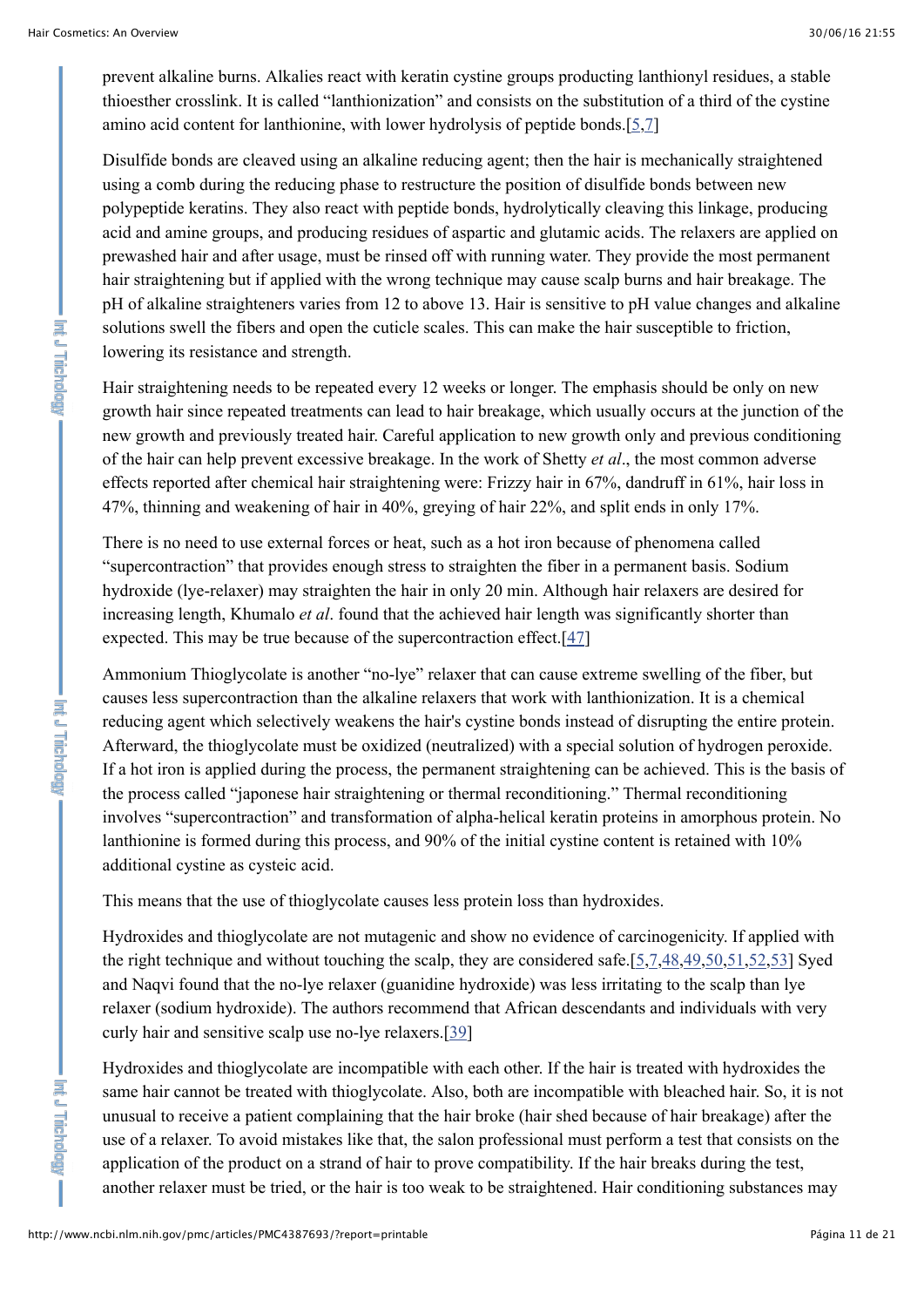**ALIEFEIGER** 

be added to thyoglicolate straighteners in order to minimize hair damage.[\[48](http://www.ncbi.nlm.nih.gov/pmc/articles/PMC4387693/?report=printable#ref48)[,53\]](http://www.ncbi.nlm.nih.gov/pmc/articles/PMC4387693/?report=printable#ref53)

The use of formaldehyde formulations became very popular since 2003, and the first country to start this practice was Brazil in Rio de Janeiro. The most used products, a decade ago, were based on a solution or cream containing a home-made formaldehyde formulation obtained from a mixture of conditioners, hydrolized protein and a 37% formaldehyde solution, easily obtained as an over-the-counter substance, sold in every drugstore in Brazil. The formaldehyde solution was commonly used to sterilize medical materials and hospitals, and easy to find in every drugstore. The practice soon became so popular that called attention of the health vigilance organizations in Brazil (ANVISA) that prohibited the use of any product containing formaldehyde in concentrations above 0.2% for cosmetics and 5% for nail polish. Afterward, the formaldehyde was replaced by a potentially 10 times more mutagenic and the neurotoxic product belonging to the same aldehyde group: The glutaraldehyde. Easily obtained from hospitals and clinics, glutaraldehyde was commonly used as a sterilizer. It was soon not a home-made product anymore, but a demi-industrialized nonlegal substance, commercialized in every salon in Brazil. The solutions came in beautiful colored bottles of 500 ml to 1 liter. The label carried a false ANVISA registration number, and the product was sold to the salons by door-to-door sellers.[\[54](http://www.ncbi.nlm.nih.gov/pmc/articles/PMC4387693/?report=printable#ref54)[,55](http://www.ncbi.nlm.nih.gov/pmc/articles/PMC4387693/?report=printable#ref55)[,56](http://www.ncbi.nlm.nih.gov/pmc/articles/PMC4387693/?report=printable#ref56)[,57\]](http://www.ncbi.nlm.nih.gov/pmc/articles/PMC4387693/?report=printable#ref57)

Soon, almost every salon in Brazil was performing the Brazilian Keratin Treatment ( BKT). Still, consumers complained of burning eyes, strong smell and burning mouth and nose. To avoid sensorial discomfort while appling the BKT, the ingredients used today are based not on formaldehyde or glutaraldehyde, but on formaldehyde-releasers such as methilene glycol or glyoxylic acid. Both substances are capable of releasing formaldehyde when heated during the blow-dry and hot iron application.

Brazilian Keratin Treatment has increased popularity because the procedure is compatible with bleached hair and gives the hair a natural smooth, shiny look, impossible to acquire with the chemical relaxers.

Brazilian Keratin Treatment is known by many names such as albumine hair straightening, acetic acid treatment, and hair botox. The health organizations in Brazil and in other countries continue to claim that only the chemical relaxers (lye and no-lyes relaxers) are officially legalized and safe to be used as hair straighteners, although the use of formaldehyde-releasers ("formaldehyde-free") are growing in popularity each day with promises of safetiness with no scientific embasement and without the official permision of the Brazilian or USA governments.[\[58](http://www.ncbi.nlm.nih.gov/pmc/articles/PMC4387693/?report=printable#ref58)[,59](http://www.ncbi.nlm.nih.gov/pmc/articles/PMC4387693/?report=printable#ref59)]

The mode of action of the formaldehyde is different from the others relaxers because formaldehyde or other aldehydes are not hair straightening products. The hair is remodeled straight because water breaks hydrogene bonds of the keratin molecule as happens in a regular blow-dry. The newly redesigned keratin is then kept in this shape because the formaldehyde crosslinks the keratin filaments in such a perfect alignment that the hair is now set straight and shines like no virgin straight hair is capable of. The light that strikes the hair reflects from the realigned keratin filaments and brings the effect of a brighter shiny hair. A study by Simpson and Crawshaw[\[60](http://www.ncbi.nlm.nih.gov/pmc/articles/PMC4387693/?report=printable#ref60)] which analyzed the reactivity of formaldehyde and wool keratin, found that formaldehyde forms cross-links with the keratin amino acids; arginine, lysine, tyrosine, histidine, and the amide derivatives of aspartate and glutamate.

The most interesting characteristic of the aldehydes in the hair is that they are compatible to every other chemistry available to hair treatment, such as bleaching, permanent dyes and hair relaxer, lye or no lye. In Brazil, African and Hispanic hair is straightened first with chemical relaxers and afterwards treated with BKT to improve shine and softness.

### **WHAT IS CARBOCYSTEINE?**

Carbocysteine is a compound named glyoxyloyl carbocysteine or oxoacetamide carbocysteine.

**ALINDREAD**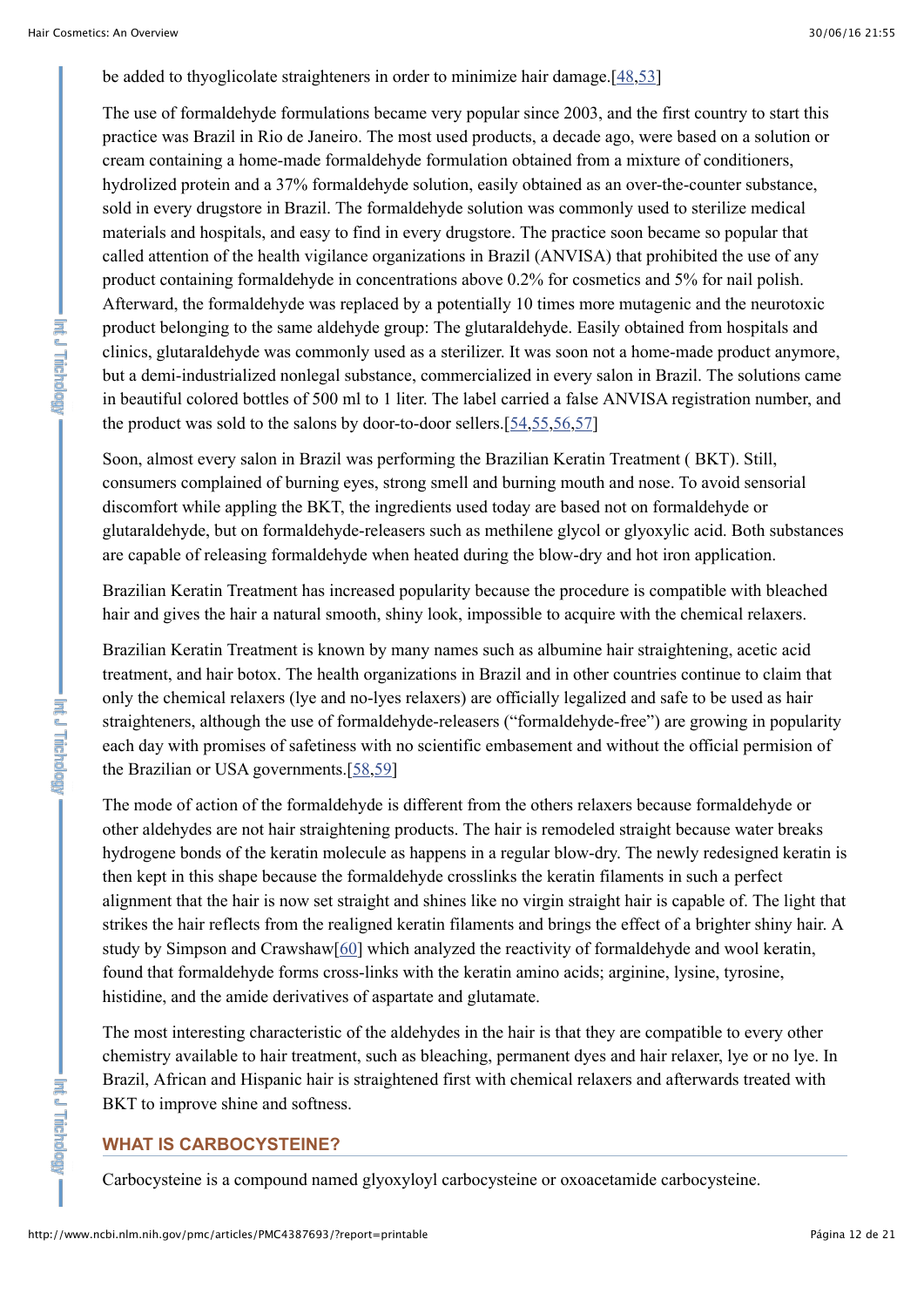**Fighterior -**

lt Tanaday I

Carbocisteine is produced by alkylation of cysteine with chloroacetic acid and is a mucolytic agent with no effect on hair keratin. The compound called carbocysteine hair treatment represents the combination of glyoxylic acid + cisteine + acetic acid. Glyoxylic acid contains an aldehyde functional group. In fact, the aldehyde is not observed in solution or as a solid. In general aldehydes with electron-withdrawing substituents often exist mainly as they hydrate. Even though the aldehyde is a very minor component of its solutions, glyoxylic acid behaves as an aldehyde in its reactions and is considered a sensitizer and a toxic substance. $[61, 62]$  $[61, 62]$ 

We may conclude that carbocisteine is not a hair straightening product by itself, and it is formulated combined with an aldehyde such as glyoxylic acid.

## **DAMAGE BY HEAT**

Thermal treatments produce decomposition of tryptophan residues to kynurenine type oxidation products. The consequences are yellowing of white hair and darkening of bleached hair. After the thermal treatment with the addition of lipid products, hair may seem to be easier to comb. However, after shampooing and removing the lipids, hair dries out exposing the damage caused by excess of heat.

Although using a hair dryer causes more surface damage than natural drying, the work of Lee and cols concluded that using a hair dryer at a distance of 15 cm with continuous motion causes less damage than drying hair naturally.[\[63](http://www.ncbi.nlm.nih.gov/pmc/articles/PMC4387693/?report=printable#ref63)] However, during BKT the flat hot iron is applied to the hair surface 15–20 times on the same spot where the product has been spread. This practice is obviously, very aggressive to the hair fiber proteins integrity.[\[64\]](http://www.ncbi.nlm.nih.gov/pmc/articles/PMC4387693/?report=printable#ref64)

# **SAFETY OF BRAZILIAN KERATIN TREATMENT**

In 2004, the International Agency for Research on Cancer (IARC) reclassified formaldehyde (FA) from a probable (Group 2A) to a known human carcinogen (Group 1) citing results for nasopharyngeal cancer (NPC) mortality from the follow-up through 1994 of the National Cancer Institute formaldehyde cohort study. To the contrary, in 2012, the Committee for Risk Assessment of the European Chemicals Agency disagreed with the proposal to classify FA as a known human carcinogen carcinogenicity (Carc. 1A), proposing a lower but still protective category, namely as a substance which is presumed to have carcinogenic potential for humans (Carc. 1B).[\[65](http://www.ncbi.nlm.nih.gov/pmc/articles/PMC4387693/?report=printable#ref65)] However, Marsh and cols disagree with this last decision and suggest that the NCI publications that contain data from the 1994 mortality follow-up should be re-analyzed for they understand that there is incomplete data to correlate formaldehyde exposure and NPC.[\[66](http://www.ncbi.nlm.nih.gov/pmc/articles/PMC4387693/?report=printable#ref66)]

Shrestha *et al*. found that children prenatally exposed to formaldehyde, polycyclic aromatic hydrocarbons, perchloroethylene, or acetaldehyde in the third trimester had an increased odds of Wilms' tumor per interquartile increase in concentration.[\[67](http://www.ncbi.nlm.nih.gov/pmc/articles/PMC4387693/?report=printable#ref67)] Couto found a relationship between pregnancy, maternal exposure to hair dyes and hair straightening cosmetics, with and early age leukemia.[\[68](http://www.ncbi.nlm.nih.gov/pmc/articles/PMC4387693/?report=printable#ref68)] Mazzei *et al*. analysed home made hair straightening products containing formaldehyde and verified that the antibacterial activity was detected in all creams with positive mutagenicity induction. They concluded that the creams showed an intense genotoxic response.[\[69](http://www.ncbi.nlm.nih.gov/pmc/articles/PMC4387693/?report=printable#ref69)]

DNA-protein crosslinks measured in peripheral blood cells of hospital workers suggest that the formaldehyde might enter the systemic circulation of humans exposed to formaldehyde.[\[70\]](http://www.ncbi.nlm.nih.gov/pmc/articles/PMC4387693/?report=printable#ref70) A review about the association of leukemia and formaldehyde made by Eastmond *et al*., still has unclear results.[\[71\]](http://www.ncbi.nlm.nih.gov/pmc/articles/PMC4387693/?report=printable#ref71)

Pierce at al conducted a study to characterize potential formaldehyde exposures of salon workers and clients during keratin hair smoothing treatments. The results of this study show that professional hair is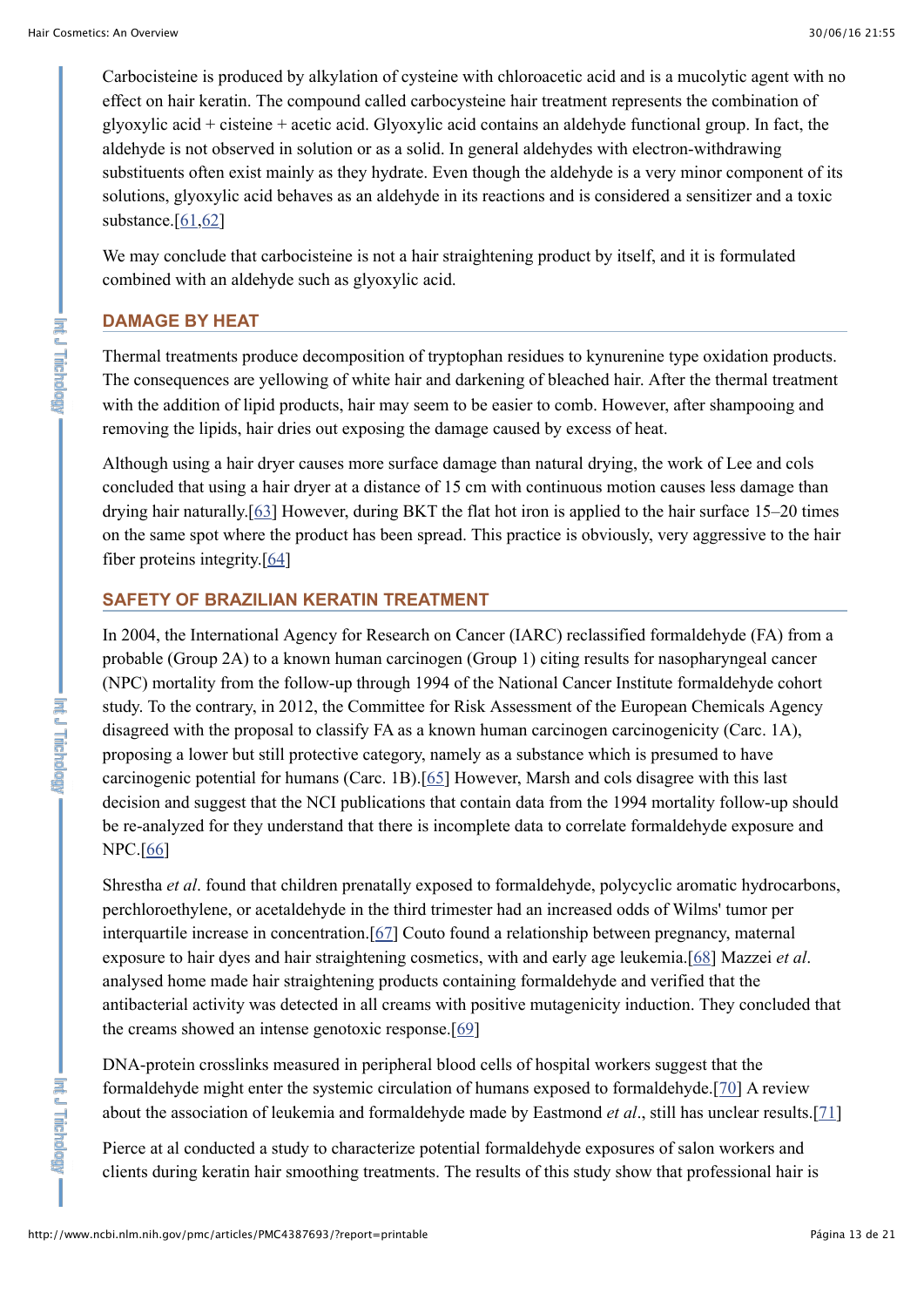**E** The Monday

smoothing treatments – even those labeled "formaldehyde-free" – have the potential to produce formaldehyde concentrations that meet or exceed current occupational exposure limits.[\[56\]](http://www.ncbi.nlm.nih.gov/pmc/articles/PMC4387693/?report=printable#ref56)

Galiotte *et al*. in a study evaluated the genotoxic risk to 69 female hairdressers exposed daily to chemical substances such as hair dyes, waving and straightening preparations and manicurists' products by the Comet assay test (single-cell gel electrophoresis) The hairdressers showed a higher frequency of DNA damage that could be associated with the hairdressers' occupational environment, where different chemicals are chronically manipulated and inhaled. Considering that this profession in many countries, including Brazil, is not officially regulated, it is not discarded that the use of BKT may have some influence in the data of this work.[\[55](http://www.ncbi.nlm.nih.gov/pmc/articles/PMC4387693/?report=printable#ref55)]

A study of Maneli *et al*. concluded that formaldehyde concentrations in BKT products may exceed recommended levels and serve as a health hazard. Industry monitoring is needed to improve compliance and protection of hairdressers and consumers.[\[59\]](http://www.ncbi.nlm.nih.gov/pmc/articles/PMC4387693/?report=printable#ref59)

# **HAIR COSMETICS REACTION**

Reactions to cosmetic ingredients in decreasing order of frequency are: Fragrances, hair-coloring agents (p-phenylenediamine) preservatives: Formaldehyde, parabens, quaternium-15 (a formaldehyde donor); imidazolidinyl urea; DMDM hydantoin. Most of the cases are caused by leaving on products. Short contact cosmetics usually do not cause irritation or allergy.[\[72\]](http://www.ncbi.nlm.nih.gov/pmc/articles/PMC4387693/?report=printable#ref72) Van Lerberghe and Baeck described an acute oozing eczema of the scalp, forehead, and neck, and important edema of the eyelids The patient had performed a hair-smoothing treatment the day before, using a product (INOAR Moroccan Hair Treatment containing formaldehyde that had been bought in Morocco by her hairdresser. The patch test was positive to formaldehyde and nonformaldehyde ingredients  $(+)$ .[\[73](http://www.ncbi.nlm.nih.gov/pmc/articles/PMC4387693/?report=printable#ref73)]

# **HENNA**

Red henna is the dried and powdered leaf of *Lawsonia inermis*. Henna has been used as a dye for the skin, hair and nails. The usage of red henna has a few reports of allergic contact dermatitis caused by it and/or its active ingredient lawsone (2-hydroxy-1,4-naphthoquinone, CI 75480, Natural Orange 6). Type I allergy is rare, and is mainly an occupational hazard in hairdressers (sneezing, conjunctivitis, running nose, dry cough, dyspnoea, swelling of the face, or generalized urticaria). Lawsone is a potent oxidant of G6PDdeficient cells; topical application of henna may therefore cause a life-threatening haemolysis in children with G6PD deficiency.[\[74](http://www.ncbi.nlm.nih.gov/pmc/articles/PMC4387693/?report=printable#ref74)]

## **HAIR DYES**

There are many types of hair dyes classified according to the penetration of the dye to the surface or to deep parts of the hair shaft. In this chapter, we will approach the two most used types of hair dyes: Demipermanent and permanent dyes.

The main difference between the dyes are their capacity to reach the cortex and stay there in a permanent way or to not reach the cortex and stay shallow on the cuticle surface and be washable after about 10-15 shampoos. Those are the demi-permanent dyes. To overcome the cuticle and reach the cortex, the product must have an alkaline pH able to open the scales. Most of the times the permanent dyes use ammonia to increase the pH. Some products are referred to be ammonia-free, but instead, they carry ethanolamine with the purpose. Both substances remove the natural cuticle lipid, the 18-metil eicosanoic acid, which confers hidrofobicity to the fiber. The use of permanent dyes may cause cuticle damage by removing the 18-MEA and making the hair hidrophylic.

Permanent hair colors are the most commonly used hair colors, because of their longevity, and ability to

**Construction**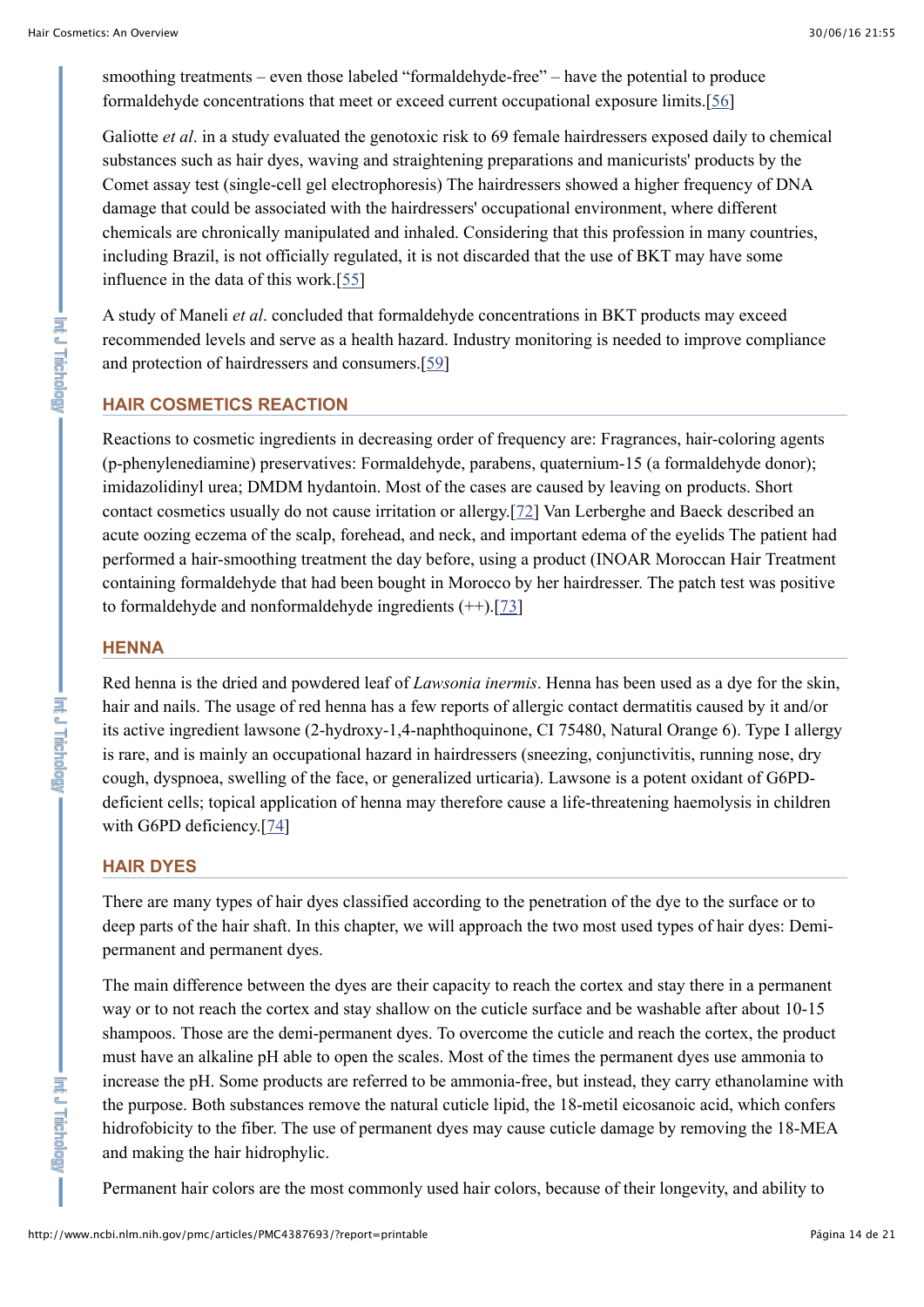**FLIEFELAND** 

**Construction** 

lighten the original darker color. These are also superior for gray or white cover. The pigmentation is permanent and the white hair that shows after 10-15 days after the application is not due to removal of the dye by shampoo but, instead, it is due to new hair growth. The permanent dyeing is an oxidation reaction that allows the pigments to get inside the cortex. The pigments are: Para-phenylenediamine, paratoluenediamine, and para-aminophenol, and para-aminophenol, known as the primary intermediaries) with hydrogen peroxide to liberate oxygen. And they also contain resorcinol, but this substance is gradually being removed from the ingredients in some markets, for safety reasons. Once inside the cortex, they combine with aniline dyes, to produce the required color molecules. The roots need to be touch-up after 15–30 days and the product must be applied only to the new growth.

Demi-permanent dyes do not contain ammonia or ethanolamine and for this reason are gentler on the hair than the permanent colors. They also contain hydrogen peroxide, resorcinol and para-dyes. The concentration of hydrogen peroxide is lower (2%) as compared to permanent hair dyes (6%). They are not as effective in covering gray or white hair because they only reach the cuticle. They do not lighten the hair shade. Sometimes are used as products to add shine and to turn the natural hair color into a more vibrate one. Demi-permanent hair color fadeaway after 10–15 shampoos, or even earlier.[\[1](http://www.ncbi.nlm.nih.gov/pmc/articles/PMC4387693/?report=printable#ref1)[,5](http://www.ncbi.nlm.nih.gov/pmc/articles/PMC4387693/?report=printable#ref5)[,6](http://www.ncbi.nlm.nih.gov/pmc/articles/PMC4387693/?report=printable#ref6)[,12](http://www.ncbi.nlm.nih.gov/pmc/articles/PMC4387693/?report=printable#ref12)[,17](http://www.ncbi.nlm.nih.gov/pmc/articles/PMC4387693/?report=printable#ref17)[,18](http://www.ncbi.nlm.nih.gov/pmc/articles/PMC4387693/?report=printable#ref18)[,74](http://www.ncbi.nlm.nih.gov/pmc/articles/PMC4387693/?report=printable#ref74)[,75](http://www.ncbi.nlm.nih.gov/pmc/articles/PMC4387693/?report=printable#ref75)[,76](http://www.ncbi.nlm.nih.gov/pmc/articles/PMC4387693/?report=printable#ref76)]

### **HAIR STRAIGHTENING AND HAIR DYES**

Chemical hair straighteners are highly alkaline. For this reason, changing the color of a chemically straightened hair, either with hydroxides or with thioglycolate, is a delicate procedure that may cause hair damage and breakage. Therefore, the demi-permanent hair dyes are indicated instead of the permanent ones. The lack of ammonia or ethanolamine is responsible for a more gentle action without opening the cuticle scales and respecting the fiber integrity. Is it, however indicated to wait 15 days after the straightening to dye the hair with demi-permanent dyes. Highlights or light shades are absolutely incompatible with chemical relaxers. Their combined use can lead to hair shaft breakage.

Chemically treated hair is highly sensitive and prone to breakage. Although the dermatology practice involves the use of anti-dandruff and anti-psoriasis shampoos and lotions containing hair damaging ingredients, as well as minoxidil and other hair solutions, it is difficult to avoid hair weathering due to chemical procedures combined with hair medical treatments. The use of hair conditioners is indeed necessary to minimize friction and frizz caused by dermatological prescribed drugs. Choosing the right ingredients is absolutely related to achieve the patient's full compliance. Understanding the difference between the surfactants as well as the mode of action of conditioning agents, if on the cuticle or in the cortex, will help choose whether lubrication, strength, body mass, volume or sleekness is desired. Excess of residues is a matter of great interest due to frequent usage of leave-on products by African descendent or Hispanic descendent patients, especially with longer hair. Removing the residues without stripping the fiber is possible if the anti-residue shampoo (laureth ammonium-sulfate) is followed by the application of a thick moisturizing hair mask preferably containing hydrolyzed aminoacids, silicones and vegetable oils. Mineral oil is mostly substituted by film-forming silicones, but may still be used combined to other cationic ingredients. The anti-residue shampoo may be used each 10 shampoos, or even more frequently, depending on the need. Extremely highlighted hair is the most sensible to anti-residue formulations. In this type of hair, it may be used less frequently or not at all.

# **SAFETY OF HAIR DYES**

Epidemiologically and human monitoring studies have not detected any risk of carcinogenity of the ingredients used nowadays. Contact dermatitis is the main reaction. Turati *et al*. meta-analysis definitively excluded any appreciable excess risk of bladder cancer among personal hair dye users.[\[77](http://www.ncbi.nlm.nih.gov/pmc/articles/PMC4387693/?report=printable#ref77)] Although paraphenylenediamine is a common allergen, resorcinol and m-aminophenol were found more frequently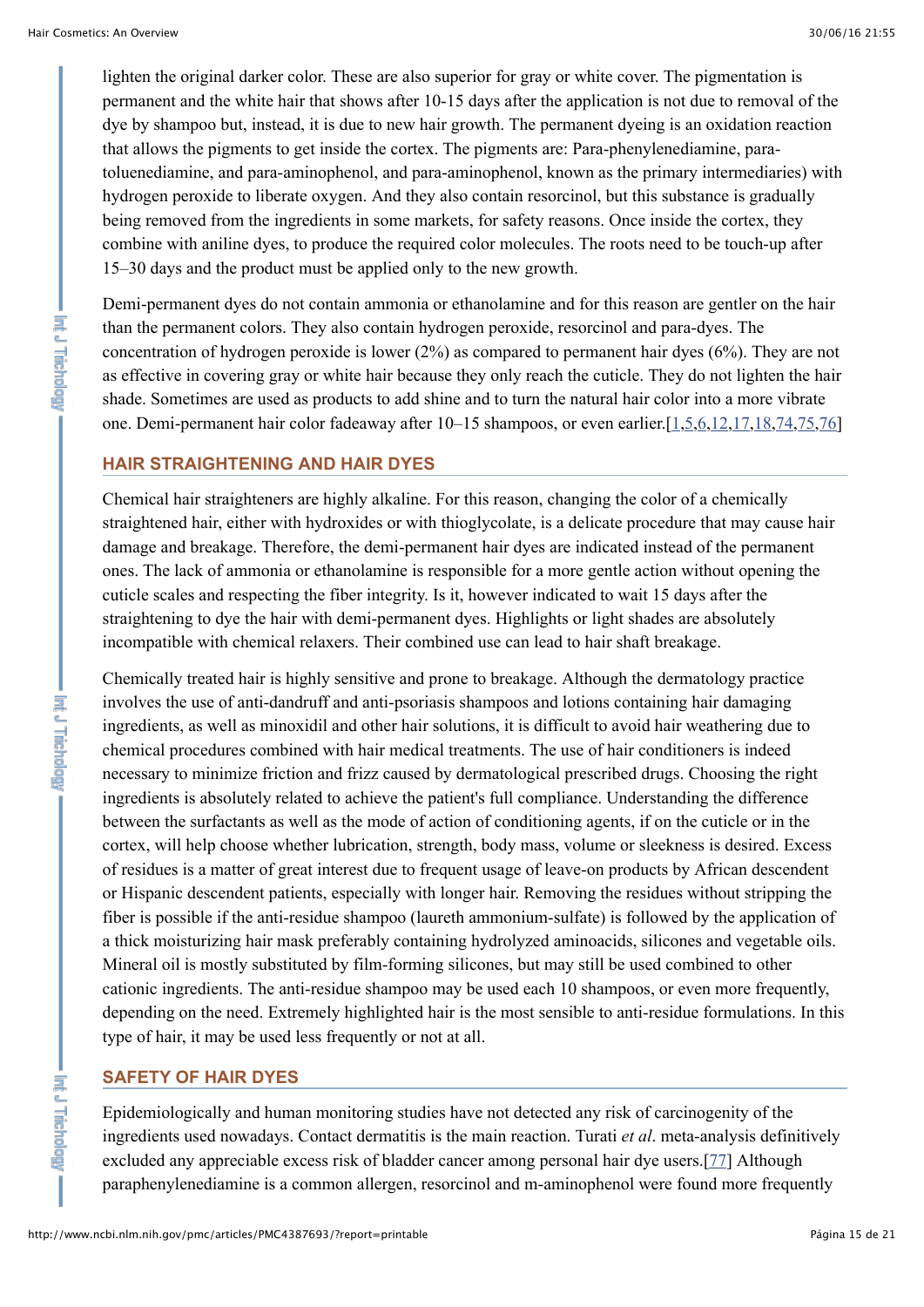in the work of Hamann *et al*.[\[78\]](http://www.ncbi.nlm.nih.gov/pmc/articles/PMC4387693/?report=printable#ref78) Although many studies have tried to find some linkage between hair dyes ingredients and cancer hazard, there is no conclusive study confirming this hypothesis.[\[79\]](http://www.ncbi.nlm.nih.gov/pmc/articles/PMC4387693/?report=printable#ref79)

### **Footnotes**

**Source of Support:** Nil

**Conflict of Interest:** None declared.

### **REFERENCES**

1. Bolduc C, Shapiro J. Hair care products: Waving, straightening, conditioning, and coloring. Clin Dermatol. 2001;19:431–6. [PubMed: 11535384]

2. McMichael AJ. Hair breakage in normal and weathered hair: Focus on the black patient. J Investig Dermatol Symp Proc. 2007;12:6–9.

3. Kamath YK, Weigmann HD. Fractography of human hair. J Appl Polym Sci. 1982;27:2809–3833.

4. Dawber R. Hair: Its structure and response to cosmetic preparations. Clin Dermatol. 1996;14:105–12. [PubMed: 8901408]

5. Robbins CR. Chemical and Physical Behavior of Human Hair. 4th ed. New York: Springer; 2013.

6. Madnani N, Khan K. Hair cosmetics. Indian J Dermatol Venereol Leprol. 2013;79:654–67. [PubMed: 23974582]

7. de Sá Dias TC, Baby AR, Kaneko TM, Robles Velasco MV. Relaxing/straightening of Afro-ethnic hair: Historical overview. J Cosmet Dermatol. 2007;6:2–5. [PubMed: 17348987]

8. Swift JA. The mechanics of fracture of human hair. Int J Cosmet Sci. 1999;21:227–39. [PubMed: 18503441]

9. Syed AN. Ethnic hair care products. In: Johnson DH, editor. Hair and Hair Care. Vol. 17. New York: Marcel Dekker; 1997. pp. 235–59.

10. Shapiro J, Maddin S. Medicated shampoos. Clin Dermatol. 1996;14:123–8. [PubMed: 8901410]

11. Deeksha, Malviya R, Sharma PK. Advancement in shampoo (a dermal care product): Preparation methods, patents and commercial utility. Recent Pat Inflamm Allergy Drug Discov. 2014;8:48–58. [PubMed: 24433548]

12. Draelos ZD. Hair Care-an Illustrated Dermatologic Hand Book. 1st ed. United Kingdom: Taylor and Francis; 2005.

13. Draelos ZD. Essentials of Hair Care often Neglected: Hair Cleansing. Int J Trichology. 2010;2:24–9. [PMCID: PMC3002407] [PubMed: 21188020]

14. Trüeb RM. Shampoo. Ther Umsch. 2002;59:256–61. [PubMed: 12090124]

15. Trüeb RM. Shampoos: Composition and clinical applications. Hautarzt. 1998;49:895–901. [PubMed: 9914886]

16. Draelos ZD. Shampoos, conditioners, and camouflage techniques. Dermatol Clin. 2013;31:173–8. [PubMed: 23159186]

17. Abraham LS, Moreira AM, Moura LH, Dias MF. Hair care: A medical overview: Part 1. Surg Cosmet Dermatol. 2009;1:130–6.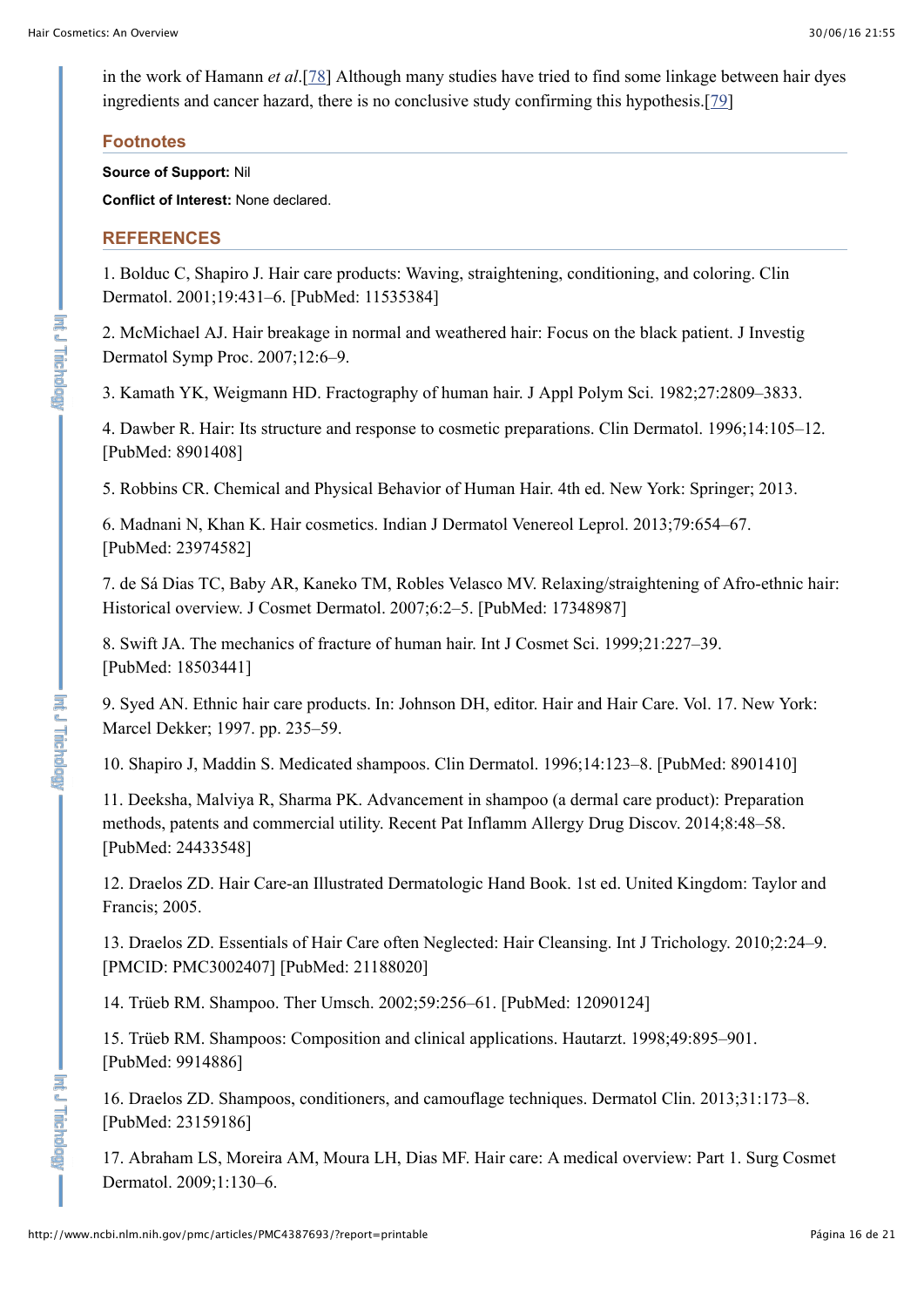**Secretary -**

**Secretary Company** 

**Experience -**

18. Abraham LS, Moreira AM, Moura LH, Dias MF. Hair care: A medical overview: Part 2. Surg Cosmet Dermatol. 2009;1:178–85.

19. Hsiung DY. Hair straightening. In: De Navarre MG, editor. The Chemistry and Manufacture of Cosmetics. 2nd ed. Vol. 4. Wheaton: Allured Publishing Corporation; 1993. pp. 1155–65.

20. O'Lenick T. Anionic/cationic complexes in hair care. J Cosmet Sci. 2011;62:209–28. [PubMed: 21635849]

21. La Torre C, Bhushan B. Nanotribological effects of silicone type, silicone deposition level, and surfactant type on human hair using atomic force microscopy. J Cosmet Sci. 2006;57:37–56. [PubMed: 16676122]

22. Nazir H, Lv P, Wang L, Lian G, Zhu S, Ma G. Uniform-sized silicone oil microemulsions: Preparation, investigation of stability and deposition on hair surface. J Colloid Interface Sci. 2011;364:56–64. [PubMed: 21920528]

23. Nazir H, Wang L, Lian G, Zhu S, Zhang Y, Liu Y, et al. Multilayered silicone oil droplets of narrow size distribution: Preparation and improved deposition on hair. Colloids Surf B Biointerfaces. 2012;100:42–9. [PubMed: 22771523]

24. Wilkinson JB, Moore RJ. Cosmetologia de Harry. Madrid, Spain: Diaz de Santos; 1990. p. 1039.

25. Villa AL, Aragão MR, Dos Santos EP, Mazotto AM, Zingali RB, de Souza EP, et al. Feather keratin hydrolysates obtained from microbial keratinases: Effect on hair fiber. BMC Biotechnol. 2013;13:15. [PMCID: PMC3621039] [PubMed: 23414102]

26. Gode V, Bhalla N, Shirhatti V, Mhaskar S, Kamath Y. Quantitative measurement of the penetration of coconut oil into human hair using radiolabeled coconut oil. J Cosmet Sci. 2012;63:27–31. [PubMed: 22487449]

27. Rele AS, Mohile RB. Effect of mineral oil, sunflower oil, and coconut oil on prevention of hair damage. J Cosmet Sci. 2003;54:175–92. [PubMed: 12715094]

28. Keis K, Persaud D, Kamath YK, Rele AS. Investigation of penetration abilities of various oils into human hair fibers. J Cosmet Sci. 2005;56:283–95. [PubMed: 16258695]

29. Fregonesi A, Scanavez C, Santos L, De Oliveira A, Roesler R, Escudeiro C, et al. Brazilian oils and butters: The effect of different fatty acid chain composition on human hair physiochemical properties. J Cosmet Sci. 2009;60:273–80. [PubMed: 19450426]

30. Keis K, Huemmer CL, Kamath YK. Effect of oil films on moisture vapor absorption on human hair. J Cosmet Sci. 2007;58:135–45. [PubMed: 17520153]

31. López LC, Cabrera-Vique C, Venegas C, García-Corzo L, Luna-Sánchez M, Acuña-Castroviejo D, et al. Argan oil-contained antioxidants for human mitochondria. Nat Prod Commun. 2013;8:47–50. [PubMed: 23472457]

32. Harhar H, Gharby S, Kartah BE, El Monfalouti H, Charrouf Z, Guillaume D. Long argan fruit drying time is detrimental for argan oil quality. Nat Prod Commun. 2010;5:1799–802. [PubMed: 21213985]

33. Aidoud A, Ammouche A, Garrido M, Rodriguez AB. Effect of lycopene-enriched olive and argan oils upon lipid serum parameters in Wistar rats. J Sci Food Agric. 2014;94:2943–50. [PubMed: 24615399]

34. El Abbassi A, Khalid N, Zbakh H, Ahmad A. Physicochemical characteristics, nutritional properties,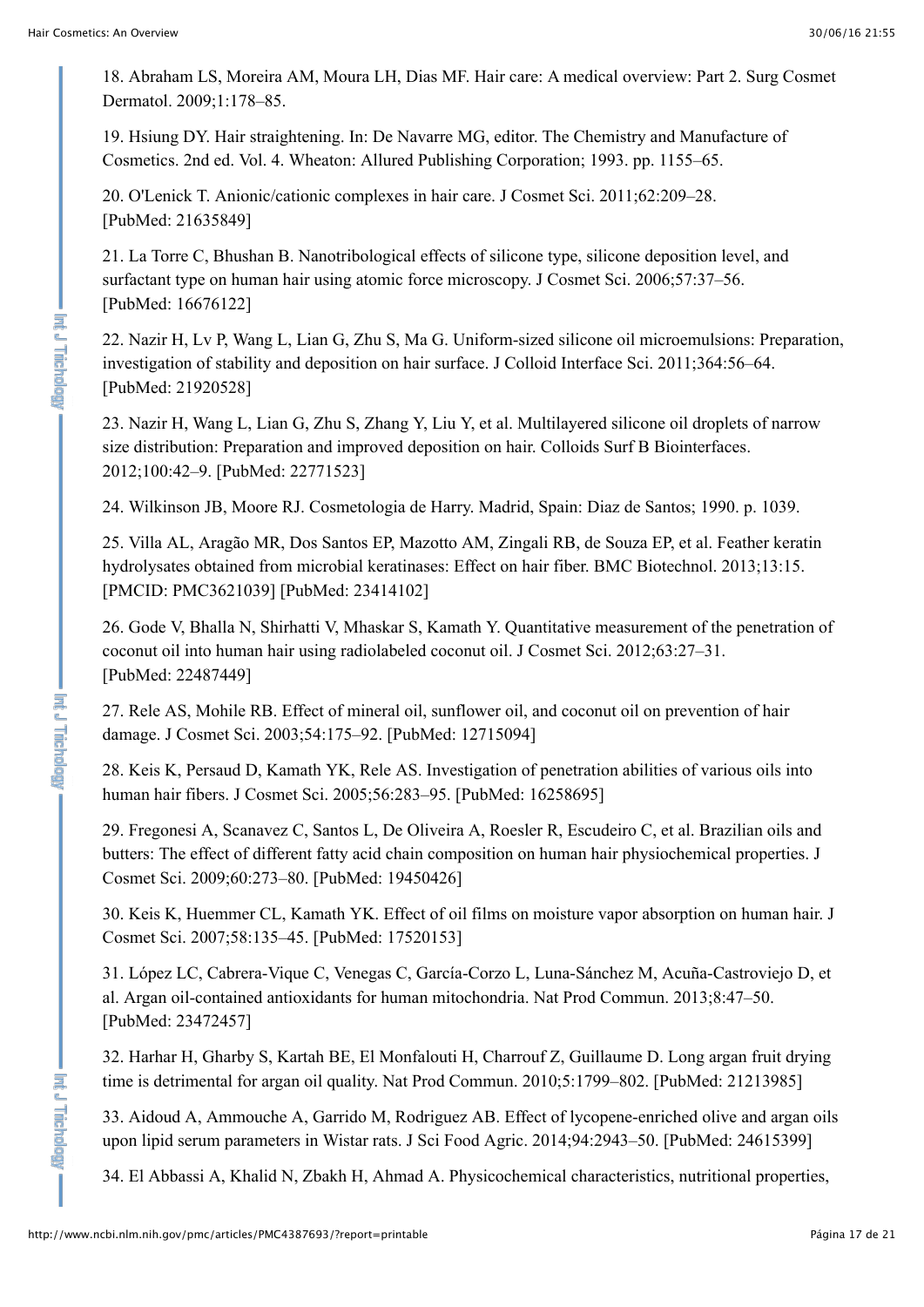**Southerness** 

 $\blacksquare$ 

- Morphold r

and health benefits of argan oil: A review. Crit Rev Food Sci Nutr. 2014;54:1401–14. [PubMed: 24580537]

35. Robbins CR, Crawford RJ. Cuticle damage and the tensile properties of human hair. J Soc Cosmet Chem. 1991;42:59–67.

36. Wolfram LJ. Human hair: A unique physicochemical composite. J Am Acad Dermatol. 2003;48:S106– 14. [PubMed: 12789162]

37. Syed AN, Ayoub H, Kuhajda A, Ahmad K. African-American hair. Cosmet Toiletries. 1995;110:39– 48.

38. Syed AN, Ayoub H, Kuhajda A. Recent advances in treating excessively curly hair. Cosmet Toiletries. 1998;113:47–56.

39. Syed AN, Naqvi AR. Comparing the irritation potential of lye and no-lye relaxers. Cosmet Toiletries. 2000;115:47–52.

40. Paola M U V R, Ribeiro M E, Bonzanini VV, Bedin V. Cabelos étnicos. Cosmet toilet. 1999;11:36–44.

41. Borish E. Hair waving. In: Johnson DH, editor. Hair and Hair Care. Vol. 17. New York: Marcel Dekker; 1997. pp. 187–9.

42. Khumalo NP, Doe PT, Dawber RP, Ferguson DJ. What is normal black African hair. A light and scanning electron-microscopic study? J Am Acad Dermatol. 2000;43:814–20. [PubMed: 11050586]

43. Khumalo NP, Gumedze F. African hair length in a school population: A clue to disease pathogenesis? J Cosmet Dermatol. 2007;6:144–51. [PubMed: 17760690]

44. Sperling LC. Hair density in African Americans. Arch Dermatol. 1999;135:656–8. [PubMed: 10376692]

45. Davis MG, Thomas JH, van de Velde S, Boissy Y, Dawson TL, Jr, Iveson R, et al. A novel cosmetic approach to treat thinning hair. Br J Dermatol. 2011;165(Suppl 3):24–30. [PubMed: 22171682]

46. Schueller R, Romanowski P. The science of reactive hair-care products. Cosmet Toiletries. 1998;113:39–44.

47. Khumalo NP, Dawber RP, Ferguson DJ. Apparent fragility of African hair is unrelated to the cystinerich protein distribution: A cytochemical electron microscopic study. Exp Dermatol. 2005;14:311–4. [PubMed: 15810890]

48. Dias TC, DIAS SÁ, Baby TC, Kaneko André Rolim, Velasco Telma, Robles Maria Valeria. Protective effect of conditioning agents on Afro ethnic hair chemically treated with thyoglicolate-based straightening emulsion. Journal of Cosmetic Dermatology. 2007;87:126–128.

49. Harris RT. Hair relaxing. Cosmet Toiletries. 1979;94:51–6.

50. Wong M, Wis-Surel G, Epps J. Mechanism of hair straightening. J Soc Cosmet Chem. 1994;45:347– 52.

51. Kolar G, Miller A. Hair straighteners. In: Balsam MS, Sagarin E, editors. Cosmetics Science and Technology. 2nd ed. New York: Interscience; 1972. pp. 150–277.

52. Obukowho P, Birman M. Hair straightening products: analyses of function, chemical structure and production. Cosmet Toiletries. 1996;8:44–9.

53. Shetty VH, Shetty NJ, Nair DG. Chemical hair relaxers have adverse effects a myth or reality. Int J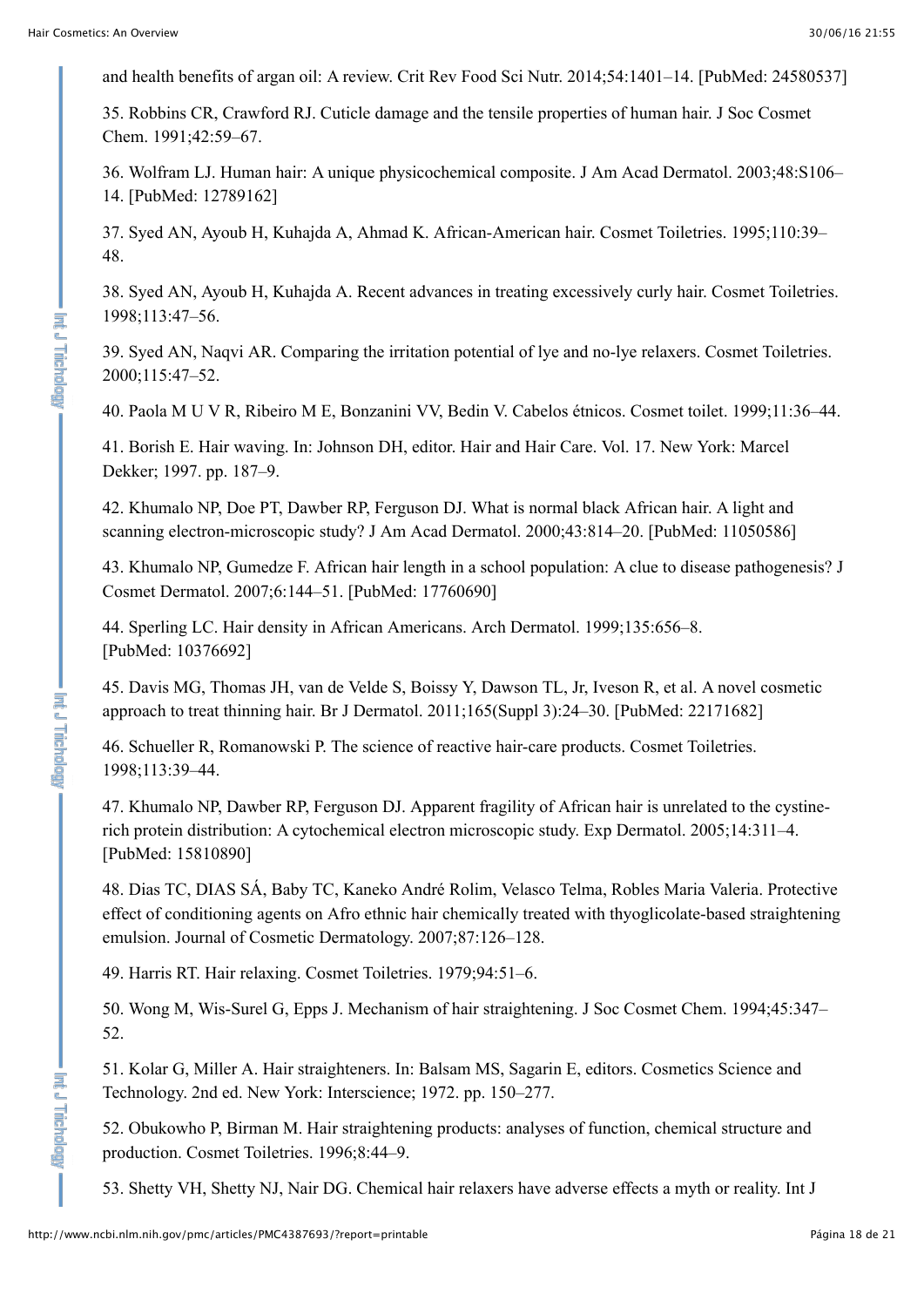Trichology. 2013;5:26–8. [PMCID: PMC3746223] [PubMed: 23960393]

54. Weathersby C, McMichael A. Brazilian keratin hair treatment: A review. J Cosmet Dermatol. 2013;12:144–8. [PubMed: 23725308]

55. Galiotte MP, Kohler P, Mussi G, Gattás GJ. Assessment of occupational genotoxic risk among Brazilian hairdressers. Ann Occup Hyg. 2008;52:645–51. [PubMed: 18596021]

56. Pierce JS, Abelmann A, Spicer LJ, Adams RE, Glynn ME, Neier K, et al. Characterization of formaldehyde exposure resulting from the use of four professional hair straightening products. J Occup Environ Hyg. 2011;8:686–99. [PubMed: 22035353]

57. National Toxicology Program. Final report on carcinogens background document for formaldehyde. Rep Carcinog Backgr Doc. 2010;i:512.

58. ANVISA: Brazilian Health Survaillance Agency: Drug market regulation. [Last accessed on 2014 Jun 10]. Available from:<http://www.anvisa.gov.br/cosmeticos/legis/mercosul.htm>.

59. Maneli MH, Smith P, Khumalo NP. Elevated formaldehyde concentration in "Brazilian keratin type" hair-straightening products: A cross-sectional study. J Am Acad Dermatol. 2014;70:276–80. [PubMed: 24332313]

60. Simpson WS, Crawshaw G. Wool: Science and Technology. Cambridge: Woodhead Publishing; 2002.

61. [Last accessed on 2014 Sep 1]. Available from: [http://www.en.wikipedia.org/wiki/Glyoxylic\\_acid](http://www.en.wikipedia.org/wiki/Glyoxylic_acid) .

62. Anderson SE, Ham JE, Munson AE. Irritancy and sensitization potential of glyoxylic acid. J Immunotoxicol. 2008;5:93–8. [PubMed: 18569377]

63. Lee Y, Kim YD, Hyun HJ, Pi LQ, Jin X, Lee WS. Hair shaft damage from heat and drying time of hair dryer. Ann Dermatol. 2011;23:455–62. [PMCID: PMC3229938] [PubMed: 22148012]

64. Kim YD, Jeon SY, Ji JH, Lee WS. Development of a classification system for extrinsic hair damage: Standard grading of electron microscopic findings of damaged hairs. Am J Dermatopathol. 2010;32:432– 8. [PubMed: 20414091]

65. IARC Monographs on the Evaluation of Carcinogenic Risks to Humans. Vol. 88. Lyon: IARC; 2006. IARC (International Agency for Research on Cancer). Formaldehyde, 2-butoxyethanol and 1-tertbutoxypropan-2-ol; pp. 1–478. [PMCID: PMC4781641]

66. Marsh GM, Morfeld P, Collins JJ, Symons JM. Issues of methods and interpretation in the National Cancer Institute formaldehyde cohort study. J Occup Med Toxicol. 2014;9:22. [PMCID: PMC4030030] [PubMed: 24855485]

67. Shrestha A, Ritz B, Wilhelm M, Qiu J, Cockburn M, Heck JE. Prenatal exposure to air toxics and risk of Wilms' tumor in 0- to 5-year-old children. J Occup Environ Med. 2014;56:573–8. [PMCID: PMC4204106] [PubMed: 24854250]

68. Couto AC, Ferreira JD, Rosa AC, Pombo-de-Oliveira MS, Koifman S. Brazilian Collaborative Study Group of Infant Acute Leukemia. Pregnancy, maternal exposure to hair dyes and hair straightening cosmetics, and early age leukemia. Chem Biol Interact. 2013;205:46–52. [PubMed: 23747844]

69. Mazzei JL, Figueiredo EV, da Veiga LJ, Aiub CA, Guimarães PI, Felzenszwalb I. Mutagenic risks induced by homemade hair straightening creams with high formaldehyde content. J Appl Toxicol. 2010;30:8–14. [PubMed: 19701882]

J Tilchology —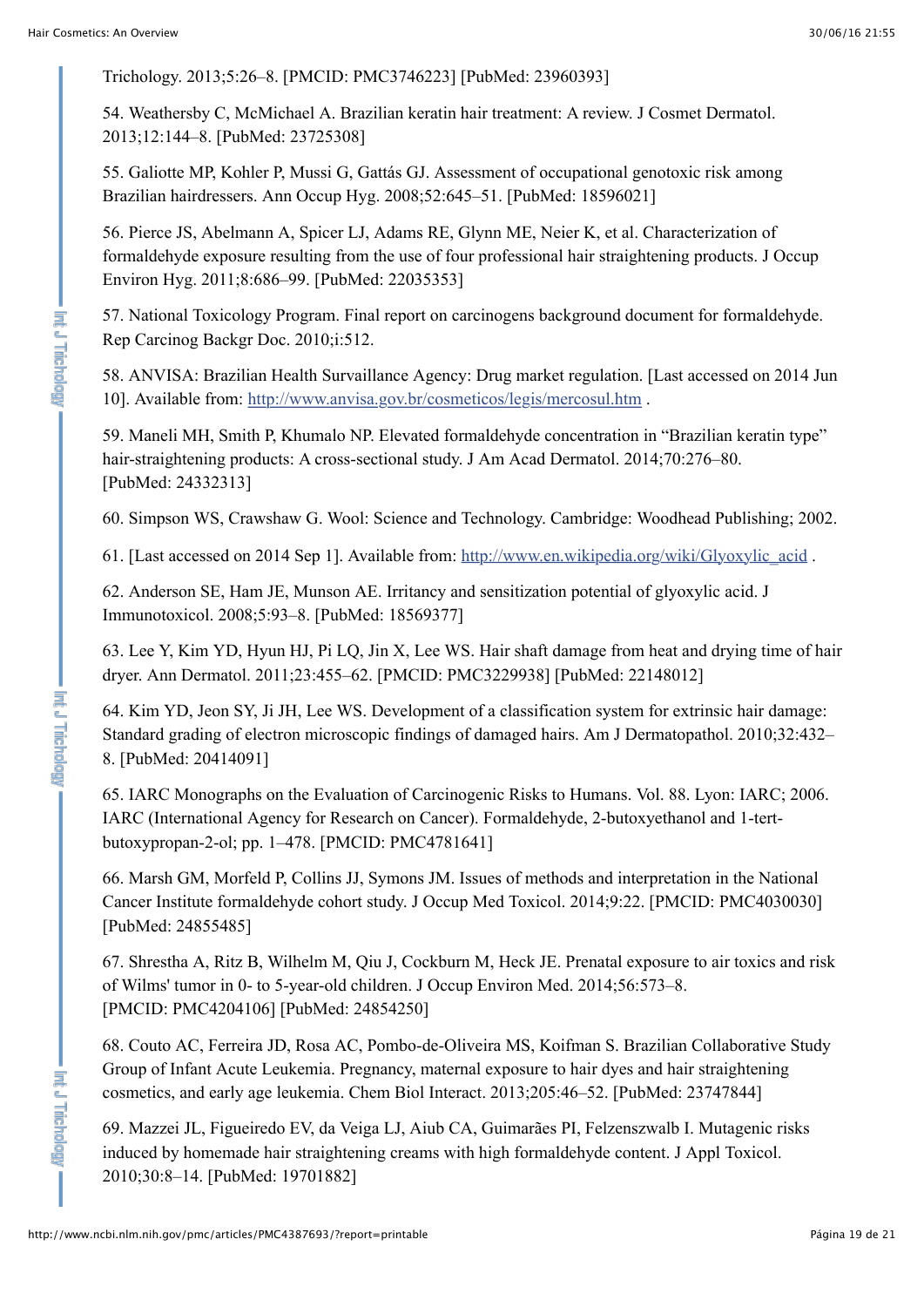J Tilchology —

70. Shaham J, Bomstein Y, Gurvich R, Rashkovsky M, Kaufman Z. DNA-protein crosslinks and p53 protein expression in relation to occupational exposure to formaldehyde. Occup Environ Med. 2003;60:403–9. [PMCID: PMC1740563] [PubMed: 12771391]

71. Eastmond DA, Keshava N, Sonawane B. Lymphohematopoietic cancers induced by chemicals and other agents and their implications for risk evaluation: An overview. Mutat Res Rev Mutat Res. 2014

72. Trüeb RM. Swiss Trichology Study Group. The value of hair cosmetics and pharmaceuticals. Dermatology. 2001;202:275–82. [PubMed: 11455137]

73. Van Lerberghe L, Baeck M. A case of acute contact dermatitis induced by formaldehyde in hairstraightening products. Contact Dermatitis. 2014;70:384–6. [PubMed: 24846592]

74. de Groot AC. Side-effects of henna and semi-permanent 'black henna' tattoos: A full review. Contact Dermatitis. 2013;69:1–25. [PubMed: 23782354]

75. Guerra-Tapia A, Gonzalez-Guerra E. Hair Cosmetics: Dyes. Actas Dermosifiliogr. 2014

76. Gray J. The World of Hair Colour: A Scientific Companion. 1st ed. Croatia: Thompson Learning; 2005.

77. Turati F, Pelucchi C, Galeone C, Decarli A, La Vecchia C. Personal hair dye use and bladder cancer: A meta-analysis. Ann Epidemiol. 2014;24:151–9. [PubMed: 24342029]

78. Hamann D, Yazar K, Hamann CR, Thyssen JP, Lidén C. p-Phenylenediamine and other allergens in hair dye products in the United States: A consumer exposure study. Contact Dermatitis. 2014;70:213-8. [PubMed: 24628345]

79. Nohynek GJ, Antignac E, Re T, Toutain H. Safety assessment of personal care products/cosmetics and their ingredients. Toxicol Appl Pharmacol. 2010;243:239–59. [PubMed: 20005888]

# **Figures and Tables**

# **Table 1**

J Tilchalaigy —

- Mehalagy -

| Shampoo surfactants |                                                                                                                                                                                                                                    |                                                                  |
|---------------------|------------------------------------------------------------------------------------------------------------------------------------------------------------------------------------------------------------------------------------|------------------------------------------------------------------|
| Class               | Example                                                                                                                                                                                                                            | Characteristics                                                  |
| Anionic             | Ammonium lauryl sulfate, sodium<br>laureth sulfate, sodium lauryl<br>sarcosinate, sodium myreth sulfate,<br>sodium pareth sulfate, sodium stearte,<br>sodium lauryl sulphate, alpha-olefin<br>sulfonate, ammonium laureth sulphate | Deep cleansing                                                   |
| Cationic            | Trimethylalkylammonium chlorides,<br>and the chlorides or bromides of<br>benzalkonium and alkylpyridinium ions                                                                                                                     | Hair softener. Mild<br>cleansing                                 |
| Nonionic            | Fatty alcohols, cetyl alcohol, stearyl<br>alcohol, and cetostearyl alcohol<br>(consisting predominantly of cetyl and<br>stearyl alcohols), and oleyl alcohol                                                                       | Mild cleansing<br>Some considerations<br>about the<br>eco-system |
|                     | Amphotheric Alkyl iminopropionates and (amido)<br>betaines                                                                                                                                                                         | Do not irritate the<br>eyes. Moderate<br>cleansing               |